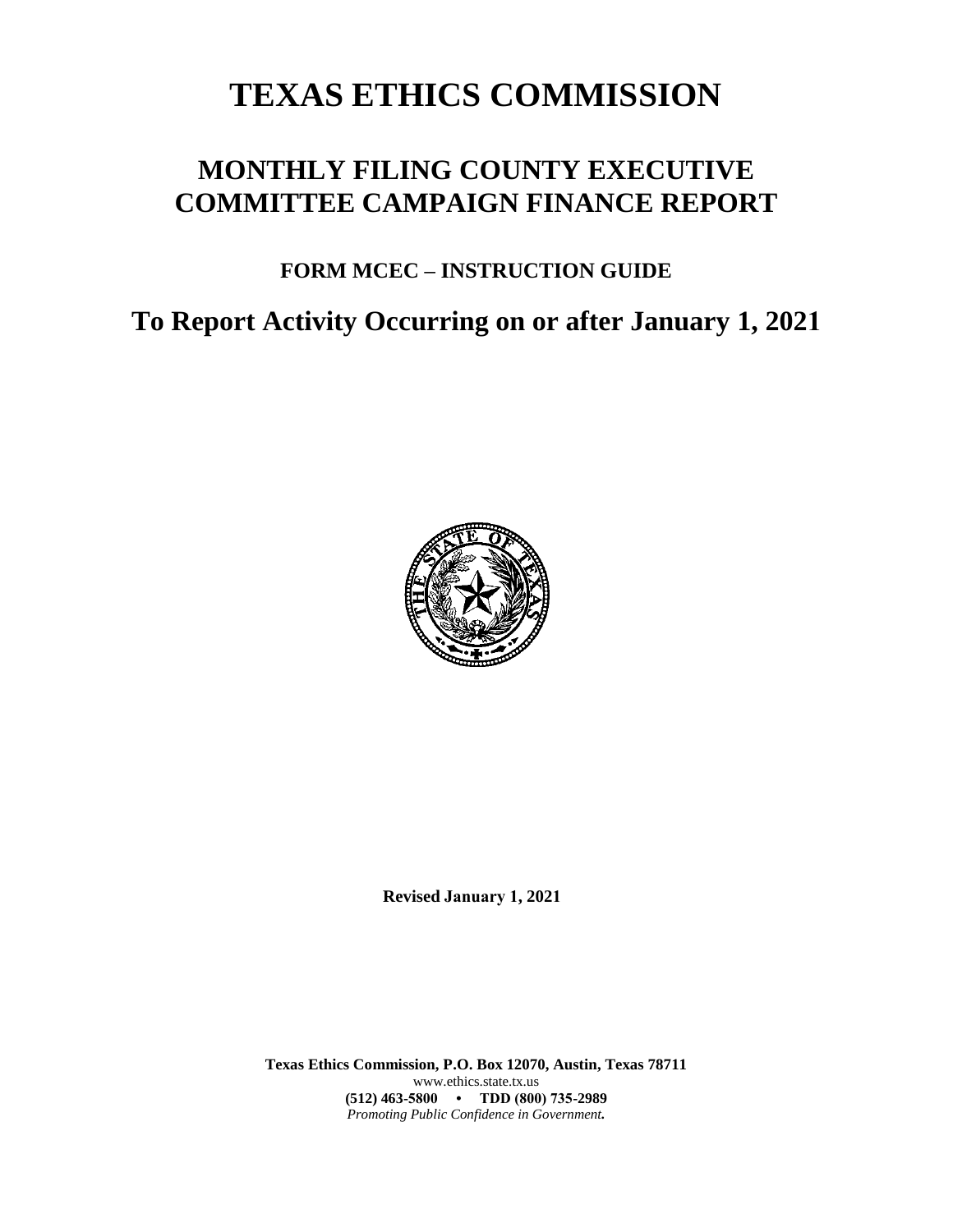### **FORM MCEC – INSTRUCTION GUIDE**

### **TABLE OF CONTENTS**

*These instructions are for the MONTHLY FILING COUNTY EXECUTIVE COMMITTEE COMPAIGN FINANCE REPROT (Form MCEC). (Committees reporting under the regular filing schedule use Form CEC.) Form MCEC includes a two-sided cover sheet and Schedules A1, A2, B, E, F1, F2, F3, F4, I, J, K, and T. All filers must submit the cover sheet, but only the schedules on which there is information to report need to be included.*

| MONTHLY FILING COUNTY EXECUTIVE COMMITTEE CAMPAIGN FINANCE          |  |
|---------------------------------------------------------------------|--|
|                                                                     |  |
|                                                                     |  |
|                                                                     |  |
|                                                                     |  |
|                                                                     |  |
|                                                                     |  |
|                                                                     |  |
| SCHEDULE A2: NON-MONETARY (IN-KIND) POLITICAL CONTRIBUTIONS 13      |  |
|                                                                     |  |
|                                                                     |  |
| SCHEDULE F1: POLITICAL EXPENDITURES FROM POLITICAL CONTRIBUTIONS 20 |  |
|                                                                     |  |
| SCHEDULE F3: PURCHASE OF INVESTMENTS FROM POLITICAL CONTRIBUTIONS   |  |
|                                                                     |  |
|                                                                     |  |
| SCHEDULE I: NON-POLITICAL EXPENDITURES MADE FROM POLITICAL          |  |
|                                                                     |  |
| SCHEDULE K: INTEREST, CREDITS, GAINS, REFUNDS, AND CONTRIBUTIONS    |  |
|                                                                     |  |
| SCHEDULE T: IN-KIND CONTRIBUTIONS OR POLITICAL EXPENDITURES FOR     |  |
|                                                                     |  |
|                                                                     |  |
| REPORTING TIPS TO AVOID COMMON PITFALLS: OUTGOING EXPENDITURES 32   |  |
| EXAMPLES: REPORTING EXPENDITURES MADE BY CREDIT CARD 33             |  |
|                                                                     |  |
|                                                                     |  |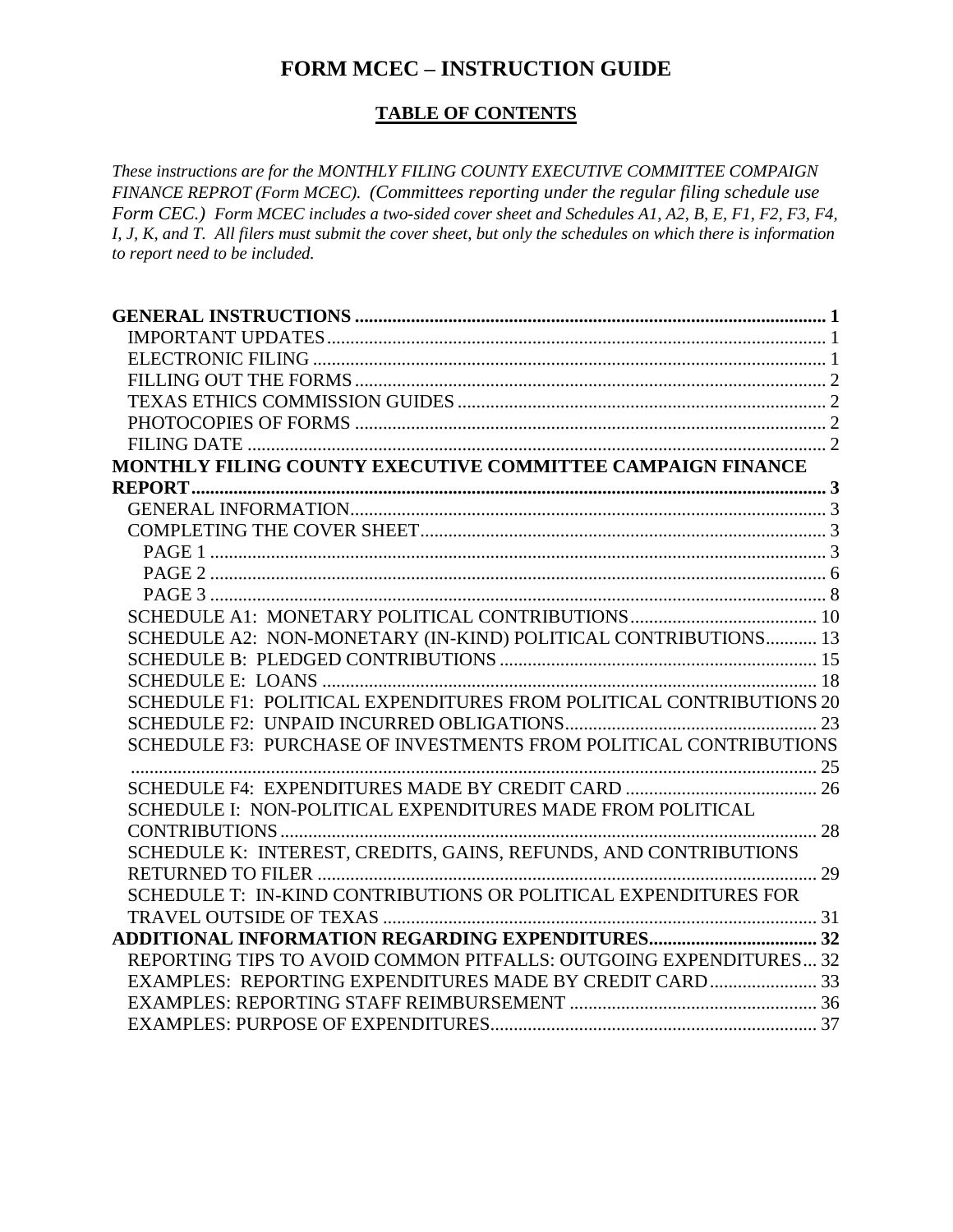### **GENERAL INSTRUCTIONS**

<span id="page-2-0"></span>*These general instructions apply to all forms required to be filed under title 15, Texas Election Code, for activity that occurs on or after January 1, 2021. For a report that includes activity occurring before January 1, 2021, you must use the instructions applicable before calendar year 2021, which are available on the Texas Ethics Commission's website at*  <https://www.ethics.state.tx.us/forms/ptycorp/cecfrm.php>*.*

#### <span id="page-2-1"></span>**IMPORTANT UPDATES**

#### **Increased Disclosure Thresholds**

As directed by section 571.064 of the Texas Government Code, the Commission is required to annually adjust certain reporting thresholds upward to the nearest multiple of \$10 in accordance with the percentage increase for the previous year in the Consumer Price Index for Urban Consumers published by the Bureau of Labor Statistics of the United States Department of Labor.

These changes will be made effective January 1st of each calendar year; the affected numbers and corresponding new thres[holds are located in 1 T.A.C. §18.31, which can be found here:](https://www.ethics.state.tx.us/rules/adopted/2016-2020/adopted_Mar_2019.php)  https://www.ethics.state.tx.us/rules/. The higher itemization thresholds will be reflected on the [paper forms and in these instru](https://www.ethics.state.tx.us/rules/adopted/2016-2020/adopted_Mar_2019.php)ctions, as applicable.

Please verify that you are using the correct thresholds and forms that apply to your filing. For example, if you are filing a campaign finance report or lobby activities report that is due in January of 2021, you must use the forms and instructions that are applicable to the period ending December 31, 2020.

#### **Contributions Made Electronically Must Be Itemized**

Beginning on September 1, 2019, all political contributions that are made electronically and accepted by a filer during the reporting period must be itemized in the filer's campaign finance report. This change is made by House Bill 2586, adopted by the 86th Texas Legislature.

#### **ELECTRONIC FILING**

All persons filing campaign finance reports with the Commission are required to file those reports electronically unless the person is eligible to claim an exemption. Please check the Commission's website at *https://www.ethics.state.tx.us* for more detailed information about electronic filing.

#### **FILLING OUT THE FORMS**

<span id="page-2-2"></span>All reports filed on paper must be either handwritten in ink or typewritten. If you complete the report by hand, please print everything other than your signature.

If you are filing with the Commission, and you are eligible to claim an exemption to electronic filing, you may use your own computer-generated form if it provides for disclosure of all the information required on the Commission's form and it is substantially identical in paper size,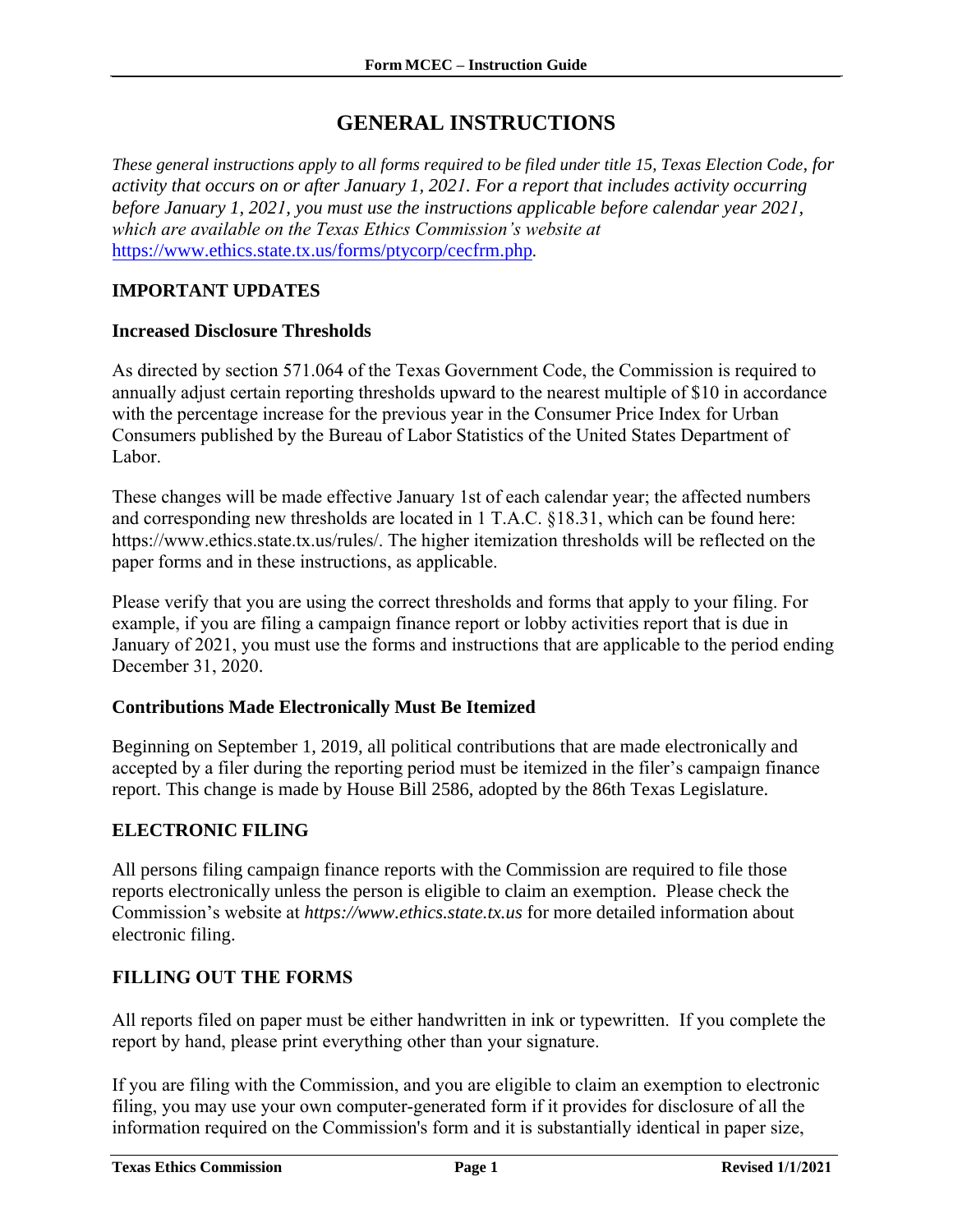<span id="page-3-0"></span>color, layout, and format. A substitute form that is substantially identical to the Commission's prescribed form must be submitted for pre-approval by the Commission's executive director.

Always file the cover sheet of the campaign finance report form. You need to file only those schedules on which you have information to report.

You must keep an exact copy of each report filed and all records necessary to complete the report for at least two (2) years after the deadline for filing the report.

If you have questions, please call our office at (512) 463-5800.

#### **TEXAS ETHICS COMMISSION GUIDES**

The Commission publishes a Campaign Finance Guide for each type of filer. These guides are designed to explain your responsibilities as a filer. The Commission encourages you to read the appropriate guide *before* you begin accepting political contributions or making or authorizing political expenditures.

#### <span id="page-3-1"></span>**PHOTOCOPIES OF FORMS**

You may use photocopies of Commission forms. For example, if the space provided on Schedule A1 is insufficient, you may make copies of a blank Schedule A1 form and attach more pages as needed.

#### **FILING DATE**

<span id="page-3-2"></span>For most reporting deadlines, a document is considered timely filed if it is properly addressed with postage or handling charges prepaid and bears a postmark or receipt mark of a common or contract carrier indicating a time on or before the deadline.

**Report Covering Month Preceding an Election.** A report covering the month preceding an election in which the committee is involved must be *received* by the Commission no later than the report due date.

<span id="page-3-3"></span>If you are filing with the Commission, please address your reports and correspondence to the Texas Ethics Commission, P.O. Box 12070, Austin, Texas 78711-2070. For hand-deliveries, the Commission's street address is 201 E. 14th Street, Sam Houston Building, 10th Floor, Austin, Texas 78701.

If the due date for a report falls on a Saturday, Sunday, or legal holiday, the report is due on the next regular business day.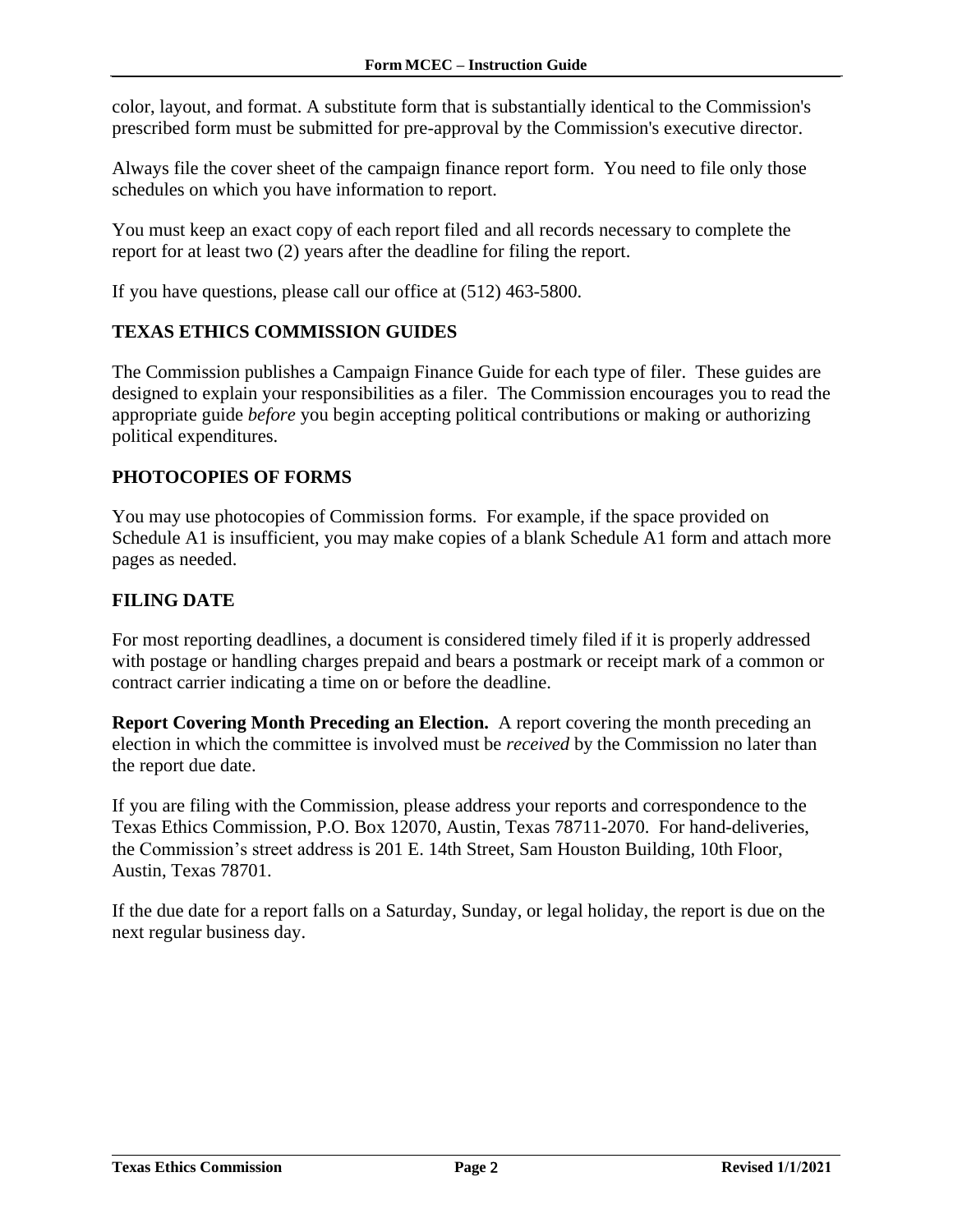# <span id="page-4-0"></span>**MONTHLY FILING COUNTY EXECUTIVE COMMITTEE CAMPAIGN FINANCE REPORT**

*These instructions are for county executive committee campaign treasurers using the MONTHLY FILING COUNTY EXECUTIVE COMMITTEE CAMPAIGN FINANCE REPORT (Form MCEC*). (Committees reporting under the regular filing schedule use Form CEC.) A complete *report includes the two-sided cover sheet and any of the following schedules on which there is information to report: Schedules A1, A2, B, E, F1, F2, F3, F4, I, J, K, and T.*

### **GENERAL INFORMATION**

<span id="page-4-1"></span>Use Form MCEC for filing the following reports:

- Monthly reports (due on the 5th of the month);
- 10th day after campaign treasurer termination; and
- Final report.

See the instructions for Sections 9 and 10 of the Cover Sheet for help in deciding which reports you should file.

*Do not use Form MCEC for reports filed under the regular filing schedule. Use Form CEC.*

#### **DUTIES OF CAMPAIGN TREASURER**

The committee's campaign treasurer is responsible for filing this form and keeping all necessary records. Failing to file a report on time or filing an incomplete report may subject the treasurer to criminal or civil penalties.

#### **WHERE TO FILE**

The campaign treasurer of the county executive committee must file this form, and all other reporting forms and schedules, with the Commission.

#### **COMPLETING THE COVER SHEET**

<span id="page-4-2"></span>*Each numbered item in these instructions corresponds to the same numbered item on the form.*

### <span id="page-4-3"></span>**PAGE 1**

**1. FILER ID**: The Commission assigned a filer identification number when the initial campaign treasurer appointment (Form CECTA) was filed. The campaign treasurer should have received a letter acknowledging receipt of the campaign treasurer appointment and showing the committee's filer identification number. Enter this number wherever you see "Filer ID."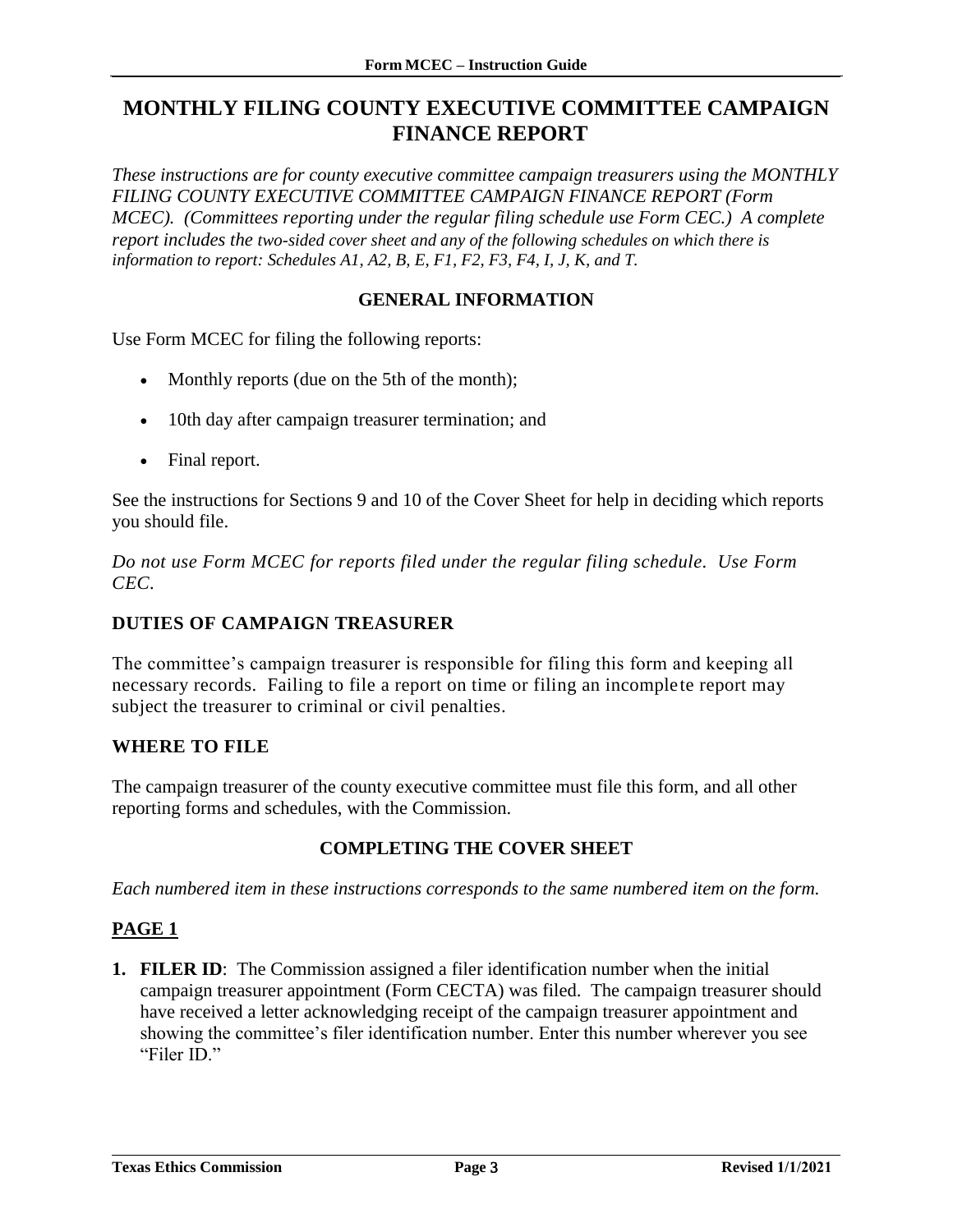- **2. TOTAL PAGES FILED**: After you have completed the form, count the total number of pages of this form and any attached schedules. Enter that number where indicated on the top line of Page 1 only. Each side of a two-sided form counts as one page.
- **3. COMMITTEE NAME**: Enter the committee's full name. Your entry here should be the same as on the committee's campaign treasurer appointment.
- **4. COMMITTEE ADDRESS**: Enter the committee's complete mailing address. If the mailing address has changed since the committee last gave notice of the address, check the "Change of Address" box.
- **5. CAMPAIGN TREASURER NAME**: Enter the full name of the committee's campaign treasurer.
- **6. CAMPAIGN TREASURER STREET ADDRESS**: Enter the complete business or residential street address of the committee's campaign treasurer. Please do not enter a P.O. Box.
- **7. CAMPAIGN TREASURER MAILING ADDRESS**: Enter the complete mailing address of the committee's campaign treasurer. If the mailing address has changed since the committee last gave notice of the address, check the "Change of Address" box.
- **8. CAMPAIGN TREASURER PHONE**: Enter the phone number of the campaign treasurer, including the area code and, if applicable, the extension.
- **9. REPORT TYPE**: Check the box that describes the type of report you are filing, according to the descriptions below. See the instructions for Section 10 for the periods covered by each type of report.

**Monthly Report:** County executive committees filing under the monthly filing schedule must file a report by the 5th of each month to cover the previous month's activities. If you are filing a monthly report, you must also complete Section 10 to indicate the reporting deadline.

**Final Report:** The filing thresholds for county executive committees are annual thresholds. Therefore, a county executive committee that is required to file a campaign treasurer in one year may terminate its appointment of campaign treasurer at the end of a calendar year. The committee will have to file a new appointment of campaign treasurer if it crosses one of the \$32,320 thresholds in the new calendar year.

A county executive committee filing under the monthly filing schedule that wishes to terminate its campaign treasurer appointment at the end of a calendar year should mark both "Final Report" *and* "January 5" as the report type on the monthly report that is due by January 5. The period covered by the report should end on December 31st, rather than December 25th. Filing a final report will terminate the county executive committee's appointment of campaign treasurer.

**10th Day After Campaign Treasurer Termination Report**: A county executive committee's campaign treasurer must file this report if his or her campaign treasurer appointment is terminated. This report is due no later than the 10th day after the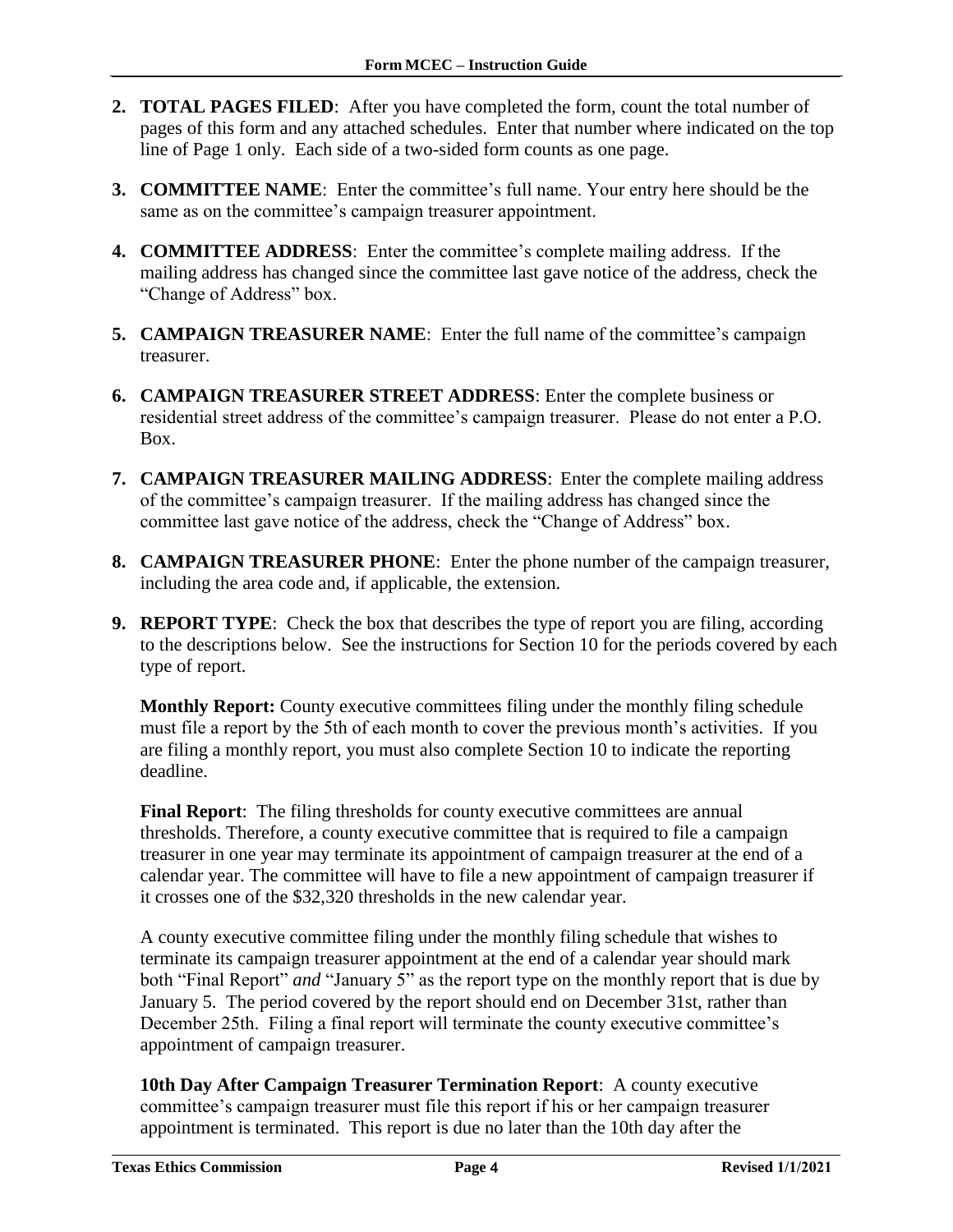termination occurs. If the termination takes place on the last day of a reporting period, no separate termination report is required.

- **10. REPORT DEADLINE**: *Complete this section only if you are filing a monthly report.* Monthly reports are due on the 5th of each month. A report covering the month preceding an election in which the committee is involved must be *received* by the Ethics Commission no later than the report due date. Check the box with the applicable filing deadline. For example, if you are filing the monthly report due on July 5th, check the "July 5" box (even though the report covers activity that occurred during May and June).
- **11. PERIOD COVERED:** A reporting period includes the beginning date and the ending date. For monthly reports, the due date (the 5th of each month) is *after* the ending date of the reporting period (the 25th of the previous month). You should never leave gaps between the periods covered, and generally, you should not have an overlap of time periods. Special preelection reports (formerly known as telegram reports) do create overlaps. Please consult your campaign finance guide for further explanation regarding telegram reports.

First Reports. If this is the committee's first campaign finance report, the period covered depends on the date the committee filed its initial campaign treasurer appointment and when it chose to file under the monthly filing schedule.

If the committee filed its initial campaign treasurer appointment before the 25th of the month and it chose to file monthly at that time, the beginning date is the date the initial campaign treasurer appointment was filed. The ending date is the 25th day of the same month.

**Example:** A county executive committee files its initial campaign treasurer appointment and chooses monthly filing on May 15. Its first monthly report is due June 5, covering the period beginning May 15 and ending May 25.

If the committee filed its initial campaign treasurer appointment on or after the 25th of the month, and it chose to file monthly at that time, the beginning date is the date the initial campaign treasurer appointment was filed. The ending date is the 25th day of the **next** month.

**Example:** A county executive committee files its initial campaign treasurer appointment and chooses monthly filing on May 27. Its first monthly report is due July 5, covering the period beginning May 27 and ending June 25.

If the committee has been filing under the regular filing schedule, and chooses monthly filing between January 1 and January 15 of a particular year, the beginning date for the first monthly report (due February 5) is January 1. The ending date is January 25.

**Monthly Reports:** For monthly reports other than the first monthly report, the beginning date is the 26th of one month or the day after the last day covered by the last required report, whichever is later. Except for a dissolution report, the ending date is the 25th of the next month.

**10th Day After Campaign Treasurer Termination Report:** The beginning date is the day after the last day covered by the last required report. If this is the committee's first report,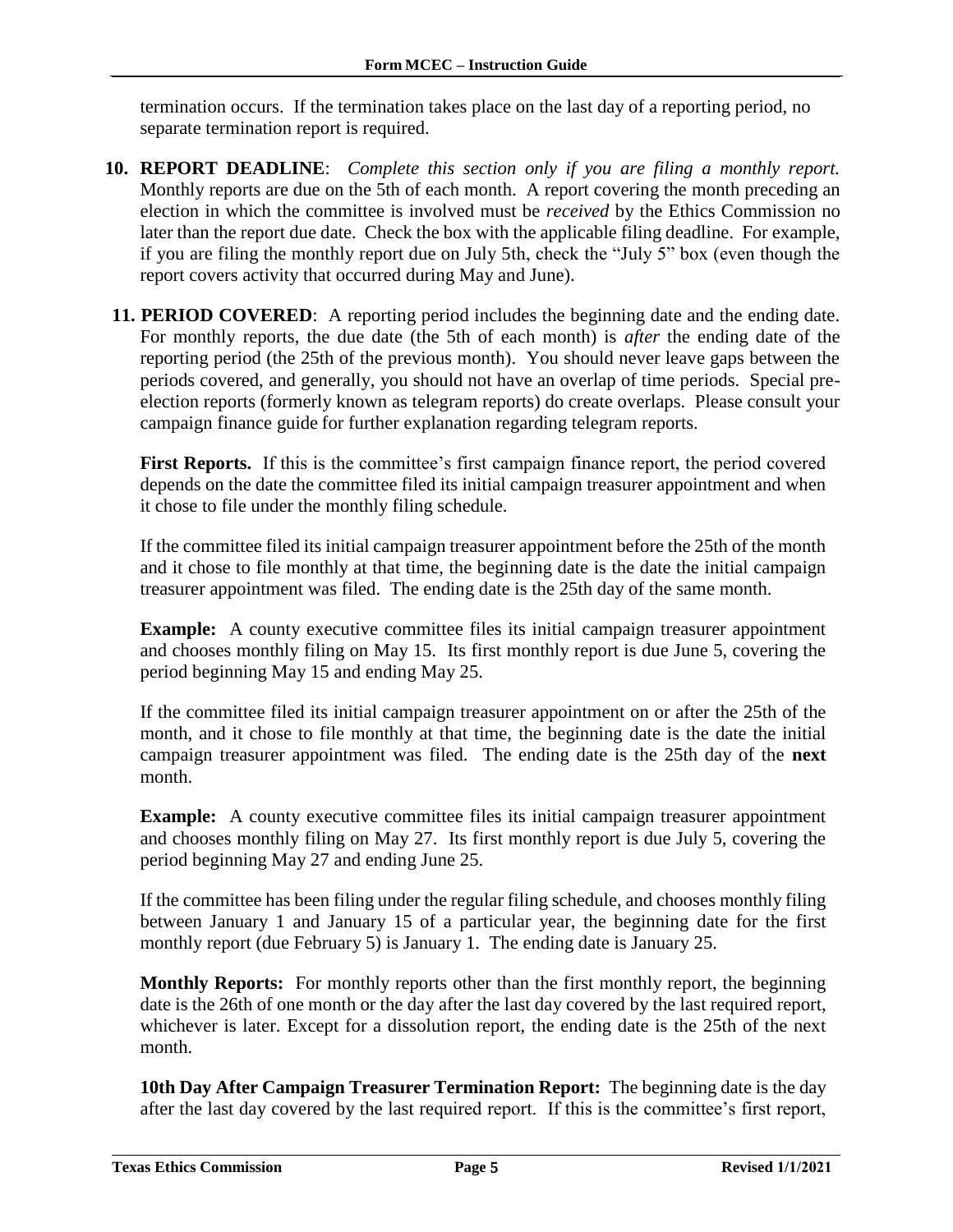please see the "First Reports" section above. The ending date is the day the termination is filed. This report is due no later than 10 days after the termination is filed with the Ethics Commission.

**Final Report:** See "Final Report" under the instructions for Section 9.

Note**:** If you need additional information, see the *Campaign Finance Guide for Political Committees*.

### <span id="page-7-0"></span>**PAGE 2**

- **12. COMMITTEE NAME:** Enter the committee's full name.
- **13. FILER ID:** See instructions for Cover Sheet, page 1, section 1.

#### **14. COMMITTEE ACTIVITY:**

**Line 1A**- **CANDIDATES SUPPORTED:** Identify each candidate supported by the committee during the reporting period. If the committee's support was based on the candidate's political party, simply identify the political party.

**Line 1B- CANDIDATES OPPOSED:** Identify each candidate opposed by the committee during the reporting period. If the committee's opposition was based on the candidate's political party, simply identify the political party.

**Line 2A- MEASURES SUPPORTED:** Identify each ballot measure supported by the committee during the reporting period. Give the date and location of the election and the nature of the issue on the ballot.

**Line 2B- MEASURES OPPOSED:** Identify each ballot measure opposed by the committee during the reporting period. Give the date and location of the election and the nature of the issue on the ballot.

**Line 3- OFFICEHOLDERS ASSISTED:** Identify each officeholder assisted by the committee during the reporting period. If the committee's assistance was based on the officeholder's political party, simply identify the political party.

**15. TOTALS:** Complete this section only after you have completed any applicable schedules.

**Line 1- TOTAL UNITEMIZED POLITICAL CONTRIBUTIONS:** Enter the total of all unitemized contributions (other than pledges, loans, guarantees of loans, or contributions made electronically) of \$20 or less. Do not include any contributions itemized on Schedule A1 and A2 or any contribution made electronically. Enter a "0" if you did not receive any unitemized contributions during the period covered.

On Schedule A1, you are required to itemize political contributions that totaled more than \$20 from one person and any political contribution that is made electronically. (Note**:** If the committee received contributions *totaling* more than \$20 from one person during the reporting period, you are required to itemize all of those contributions, even if individual contributions were \$20 or less.) You also may itemize contributions of \$20 or less from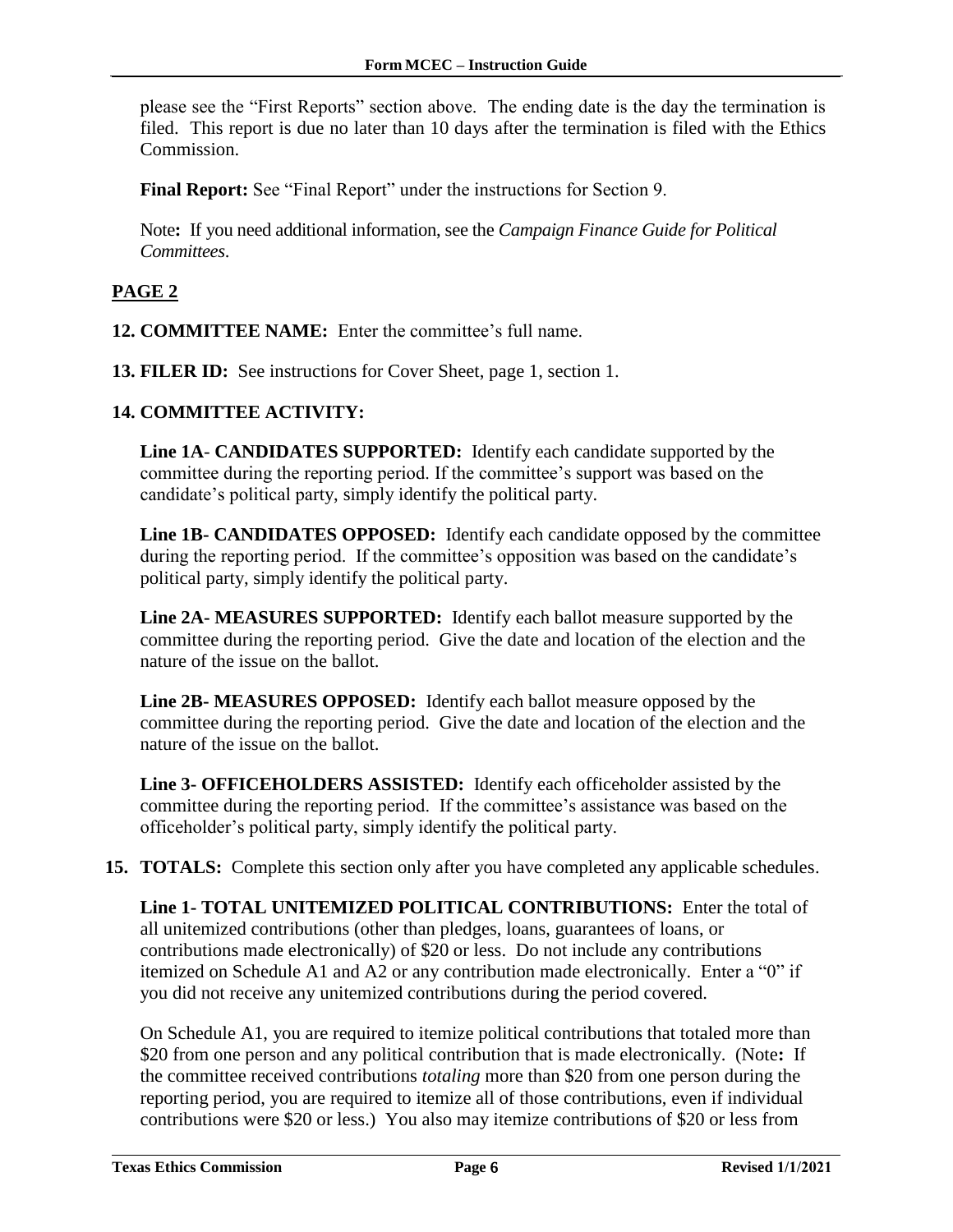one person. Do not include any itemized contributions in the total entered on Line 1, regardless of amount.

Alternate Reporting Requirement for Certain Committees: A county executive committee with less than \$27,000 in total political contributions maintained as of the last day of the preceding reporting period may choose to enter on Line 1 the total of all unitemized political contributions (other than pledges or loans or guarantees of loans) of \$40 or less. If the committee is eligible and you choose this alternative, check the box on Line 1, indicating that the report qualifies for the higher itemization threshold. If you choose this alternative, you are required to itemize political contributions that totaled more than \$40 from one person on Schedules A1 and A2. Do not include any itemized contributions in the total entered on Line 1, regardless of amount.

**Line 2- TOTAL POLITICAL CONTRIBUTIONS:** Add the total contributions listed on Schedule A1 and A2 to the amount you entered on Line 1. Enter that total on Line 2. Enter a "0" if you did not receive any contributions during the period covered.

**Line 3- TOTAL UNITEMIZED POLITICAL EXPENDITURES:** Enter the total of all unitemized political expenditures of \$20 or less. Do not include any expenditures itemized on Schedules F1, F2, F3, or F4. Enter a "0" if you did not make any unitemized expenditures during the period covered*.*

On Schedules F1, F2, and F4, you are required to itemize political expenditures that totaled more than \$20 to one payee. (Note: If the committee made expenditures *totaling* more than \$20 to one person during the reporting period, you are required to itemize all of those expenditures, even if individual expenditures were \$20 or less.) You also may itemize expenditures totaling \$20 or less to one payee. Do not include any expenditures itemized on Schedules F1, F2, or F4 in the total entered on Line 3, regardless of amount.

### **Line 4- TOTAL POLITICAL EXPENDITURES:** Add the following:

- (a) the total expenditures listed on Schedule F1;
- (b) the total political expenditures listed on Schedule F2;
- (c) the total political expenditures listed on Schedule F4; and
- (d) the amount you entered on Line 3.

Enter that total on Line 4. Enter a "0" if you did not make any expenditures during the period covered.

**Line 5- TOTAL POLITICAL CONTRIBUTIONS MAINTAINED:** Enter the total amount of political contributions, including interest or other income on those contributions, maintained as of the last day of the reporting period. Enter "0" if you do not maintain political contributions, including interest or other income on those contributions, as of the last day of the reporting period. This is different from the total contributions reported on Line 2. Only contributions accepted during the period covered by the report are entered on Line 2.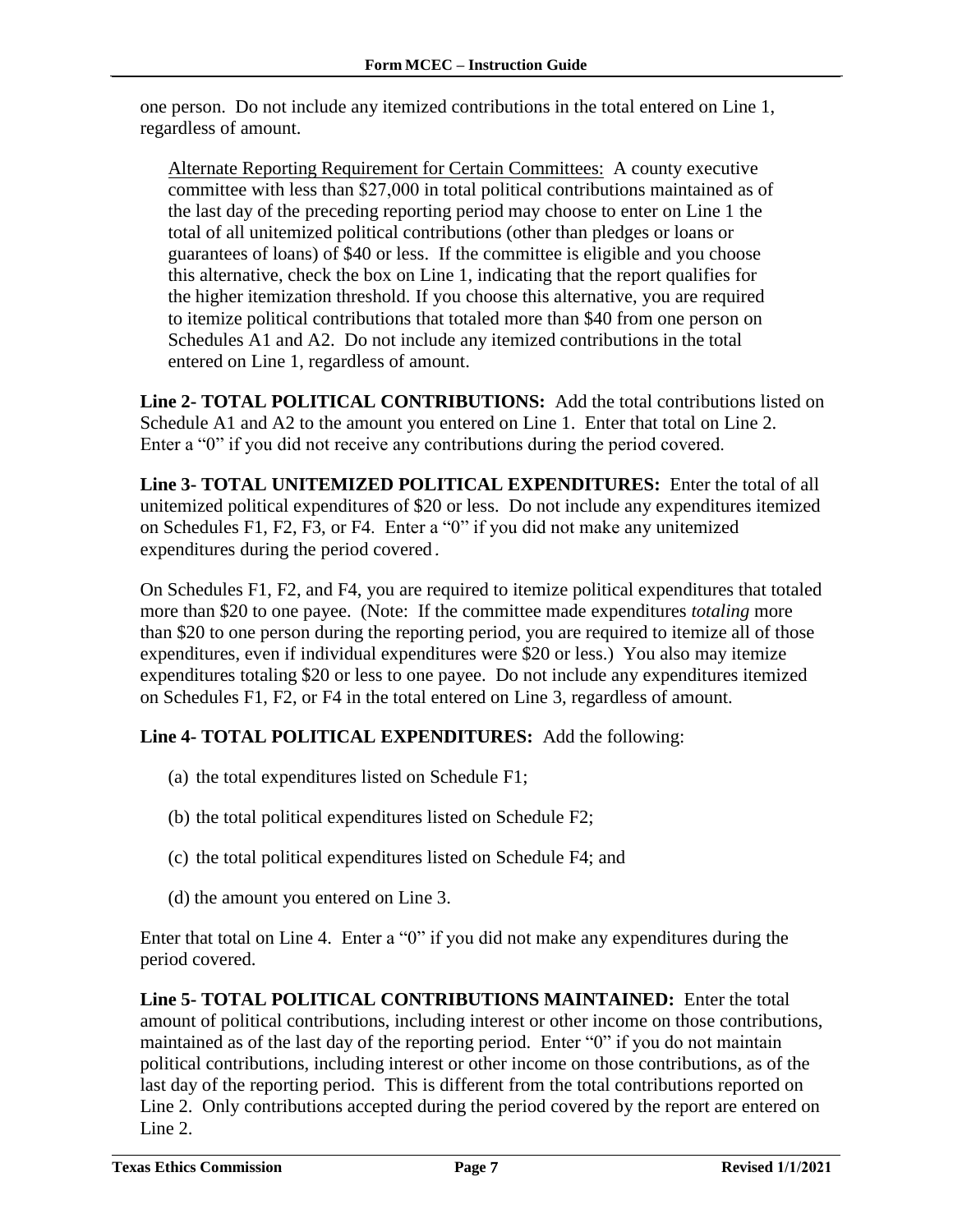The law requires you to disclose the total amount of political contributions accepted, including interest or other income on those contributions, maintained in one or more accounts in which political contributions are deposited as of the last day of the reporting period. The "total amount of political contributions maintained" includes: the total amount of political contributions maintained in one or more accounts, including the balance on deposit in banks, savings and loan institutions and other depository institutions; the present value of any investments that can be readily converted to cash, such as certificates of deposit, money market accounts, stocks, bonds, treasury bills, etc.; and the balance of political contributions accepted and held in any online fundraising account over which the filer can exercise control by making a withdrawal, expenditure, or transfer.

**Line 6- TOTAL PRINCIPAL AMOUNT OF ALL OUTSTANDING LOANS:** Enter the aggregate outstanding principal amount of all loans accepted for political purposes as of the last day of the reporting period. This is different from the information reported on Schedule E. Include outstanding principal of loans made in this reporting period as well as outstanding principal of loans made previously. Enter a "0" if you did not accept any loans during the period covered and have no outstanding loans.

**16. SIGNATURE**: Complete this section only after you have completed all applicable sections and schedules. You must always sign a report that you file. You must complete this section even if you have no schedules to attach. Only the committee's campaign treasure or the assistant campaign treasurer may sign the report.

<span id="page-9-0"></span>If you are using the paper form, fill this section out by hand after you finish the rest of this report. You have the option to either: (1) take the completed form to a notary public where you will sign above the first line that says "Signature of Campaign Treasurer (Declarant)" (an electronic signature is not acceptable) and your signature will be notarized, or (2) sign above both lines that say "Signature of Campaign Treasurer (Declarant)" (an electronic signature is not acceptable), and fill out the unsworn declaration section.

### **PAGE 3**

- **17. COMMITTEE NAME:** Enter the name of the committee.
- **18. FILER ID**: See instructions for Cover Sheet, page 1, section 1.
- **19. SCHEDULE SUBTOTALS:** Complete this section only after you have completed all applicable schedules.

Check the appropriate boxes to indicate which schedules are attached to your report. If a schedule is not included in the report, leave the check box blank.

Line 1- Schedule A1: Add the total amount of contributions itemized on Schedule A1 to the amount of unitemized monetary political contributions accepted during the period covered. Enter that total on Line 1. Enter a "0" if you did not accept any contributions during the period covered.

**Line 2- Schedule A2:** Add the total amount of non-monetary in-kind contributions itemized on Schedule A2 to the amount of unitemized non-monetary in-kind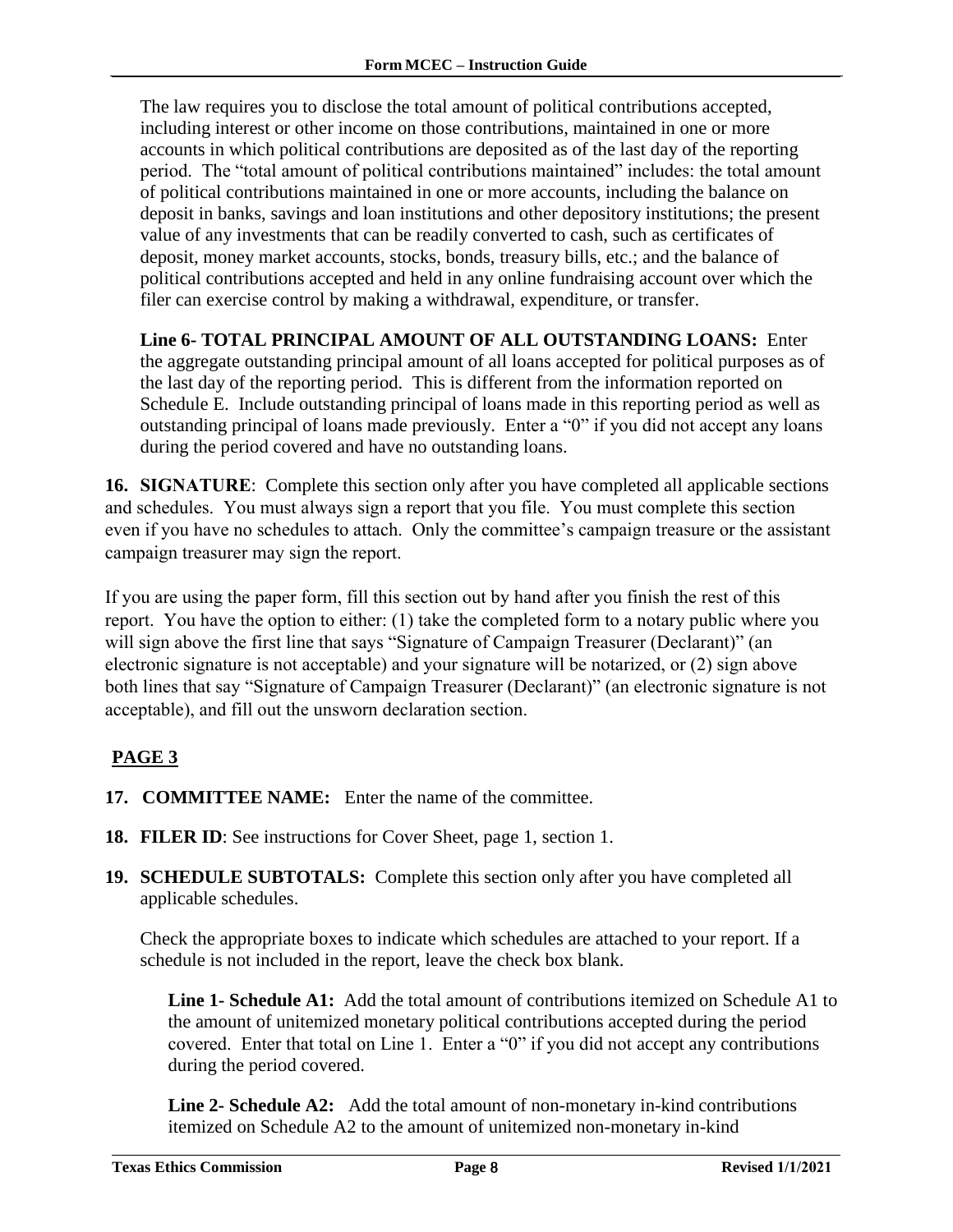contributions accepted during the period covered. Enter that total on Line 2. Enter a "0" if you did not accept any non-monetary in-kind contributions during the period covered.

**Line 3- Schedule B:** Add the total amount of pledged contributions itemized on Schedule B to the amount of unitemized pledged contributions accepted during the period covered. Enter that total on Line 3. Enter a "0" if you did not accept any pledged contributions during the period covered.

**Line 4- Schedule E:** Add the total amount of loans itemized on Schedule E to the amount of unitemized loans accepted during the period covered. Enter that total on Line 4. Enter a "0" if you did not accept any loans during the period covered.

**Line 5- Schedule F1:** Add the total amount of political expenditures from political contributions itemized on Schedule F1 to the amount of unitemized political expenditures from political contributions made during the period covered. Enter that total on Line 5. Enter a "0" if you did not make any political expenditures during the period covered.

**Line 6- Schedule F2:** Add the total amount of unpaid incurred obligations itemized on Schedule F2 to the amount of unitemized unpaid obligations incurred during the period covered*.* Enter that total on Line 6. Enter a "0" if you did not incur any unpaid obligations during the period covered.

**Line 7- Schedule F3:** Add the total amount of investments purchased from political contributions itemized on Schedule F3. Enter that total on Line 7. Enter a "0" if you did not purchase investments from political contributions during the period covered.

**Line 8- Schedule F4:** Add the total amount of expenditures made by a credit card itemized on Schedule F4 to the amount of unitemized expenditures made by a credit card during the period covered. Enter that total on Line 8. Enter a "0" if you did not make any expenditures by credit card during the period covered.

Line 9- Schedule I: Add the total amount of non-political expenditures from political contributions itemized on Schedule I. Enter that total on Line 9. Enter a "0" if you did not make any non-political expenditures from political contributions during the period covered.

**Line 10- Schedule K**: Add the total amount of interest, credits, gains, refunds, and contributions returned to filer that were itemized on Schedule K. Enter that total on Line 10. Enter a "0" if you did not have any such activity during the period covered.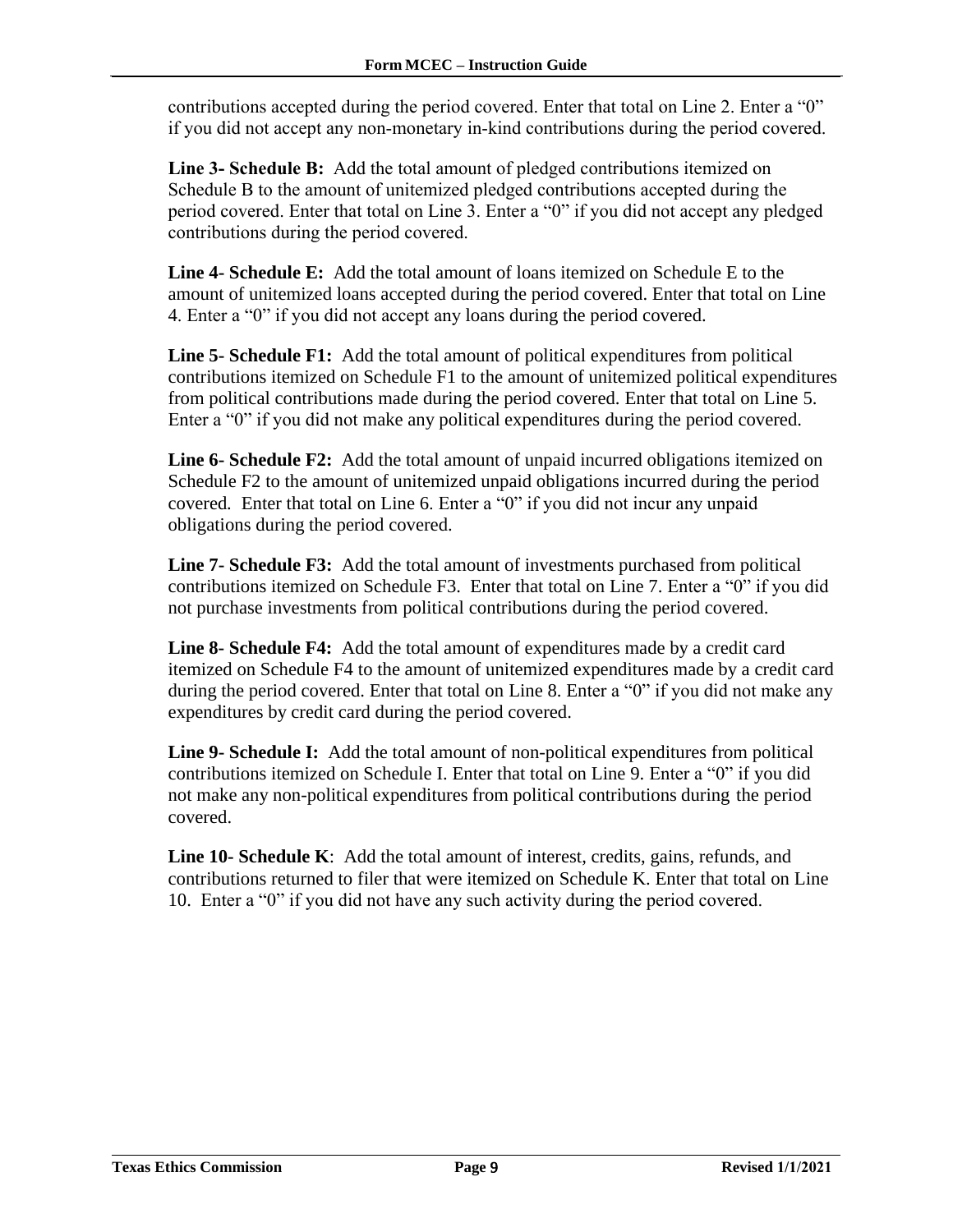# **SCHEDULE A1: MONETARY POLITICAL CONTRIBUTIONS**

<span id="page-11-0"></span>*These instructions are for county executive committee campaign treasurers filing under the regular filing schedule.*

Use this schedule to disclose information about incoming monetary political contributions accepted during the reporting period. You are not required to include contributions of an individual's personal services or travel if the individual receives no compensation from any source for the services. Do not enter on this schedule information on other types of incoming funds, such as, non-monetary contributions, interest, pledges, loans, or guarantees of loans. (Report non-monetary contributions on Schedule A2, pledges on Schedule B, loans and guarantees of loans on Schedule E, and interest on Schedule K.)

**Corporate or Labor Organization Contributions**: Do not enter on this schedule contributions from labor organizations or any of the following business associations:

- (1) corporations that are organized under the Texas Business Corporation Act, the Texas For-Profit Corporation Law, the Texas Non-Profit Corporation Act, the Texas Nonprofit Corporation Law, federal law, or law of another state or nation; or
- (2) the following associations, whether incorporated or not: banks, trust companies, savings and loan associations or companies, insurance companies, reciprocal or interinsurance exchanges, railroad companies, cemetery companies, governmentregulated cooperatives, stock companies, and abstract and title insurance companies.

Subject to various restrictions, a corporation or labor organization may make contributions to a political party. If the county executive committee of a political party accepts contributions from a corporation or labor organization, the county chair must report those contributions and expenditures from those contributions on the "POLITICAL PARTY REPORT REGARDING FUNDS FROM CORPORATIONS AND LABOR ORGANIZATIONS" (Form PTY-CORP).

**Itemization:** You must enter contributions that exceed \$20 in the aggregate from one person, and any monetary contribution made electronically, during a reporting period on this schedule. If the committee accepted two or more contributions from the same person, the total of which exceeds \$20, enter each contribution separately. Although you are not required to do so, you may also report other contributions that are not made electronically from one person that do not exceed \$20 in the period on this schedule. If you do not itemize contributions of \$20 and less on Schedule A1, you must total all such contributions and report them on Form MCEC Cover Sheet, page 2, section 15, line 1.

Alternate Reporting Requirement for Certain Committees**:** A county executive committee filing monthly with less than \$27,000 in total political contributions maintained as of the last day of the preceding reporting period may choose to itemize political contributions that exceed \$40 in the aggregate (instead of \$20) from one person during a reporting period on Schedule A1. If the committee accepted two or more contributions from the same person, the total of which exceeds \$40, enter each contribution separately. If you do not itemize contributions of \$40 and less on Schedule A1, you must total all such contributions and report them on Form MCEC Cover Sheet, page 2, section 15, line 1.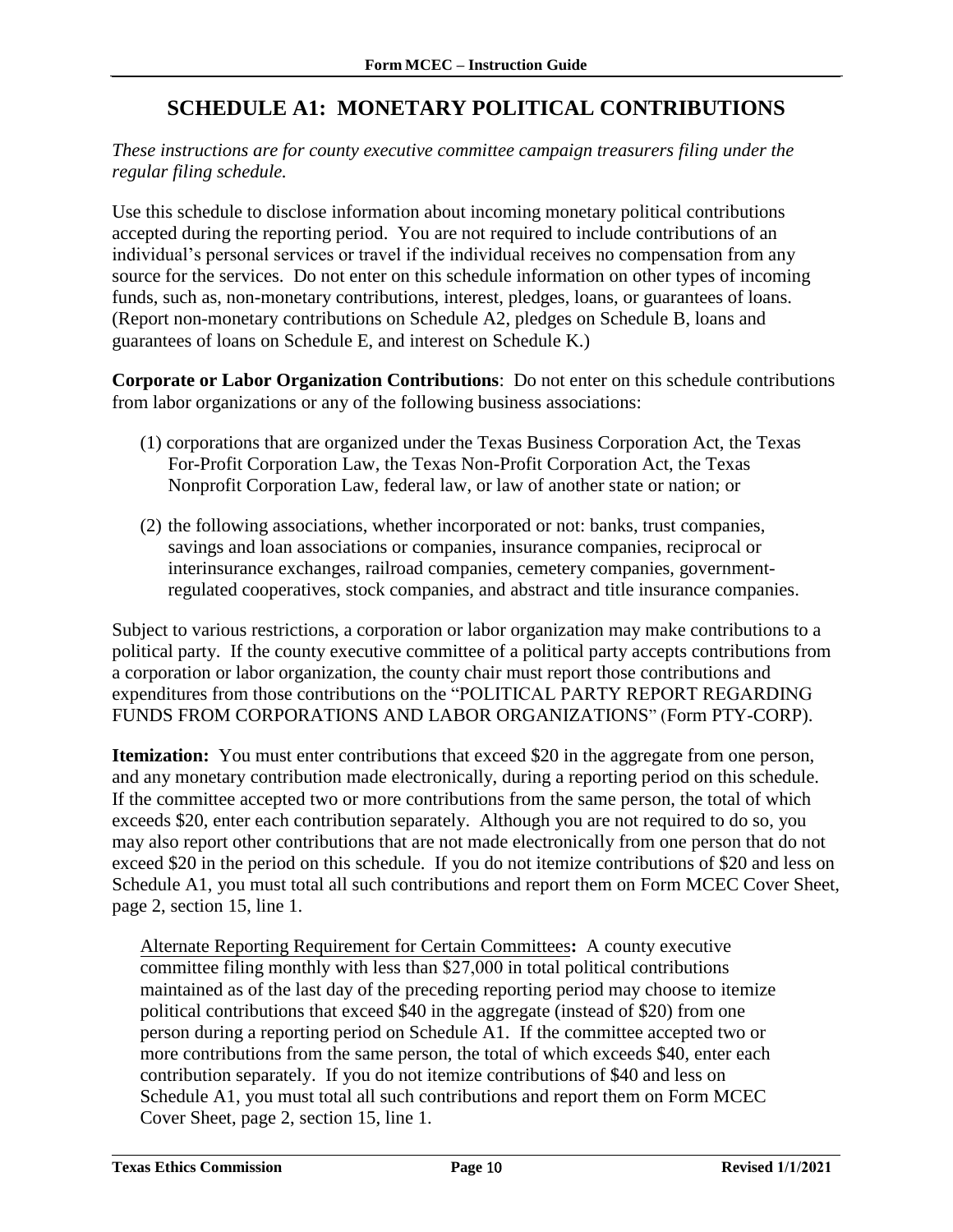*Each numbered item in these instructions corresponds to the same numbered item on the form.*

- **1. TOTAL PAGES SCHEDULE A1**: After you have completed Schedule A1, count the total number of pages. Each side of a two-sided form counts as one page.
- **2. FILER NAME**: Enter the committee's full name.
- **3. FILER ID**: See Instructions for Cover Sheet, page 1, section 1.
- **4. DATE**: Enter the date the committee *accepted* the contribution.

*Accepting* a contribution is different from *receiving* a contribution. The committee accepts a contribution when the determination is made to accept it rather than reject it. This may or may not be the same day that the committee receives the contribution.

Failure to make a determination about acceptance or refusal: If you fail to make a determination to accept or refuse a contribution by the end of the reporting period, the contribution is considered to have been accepted.

Returning refused contributions: If you receive a political contribution but do not accept it, you must return the contribution not later than the 30th day after the end of the reporting period in which the contribution was received. If you fail to do so, the contribution is considered to have been accepted.

- **5. FULL NAME OF CONTRIBUTOR**: Enter the full name of the contributor. If the contributor is an individual, enter the full name, first, last, and suffix (Jr., III, etc.) if applicable (title is optional). If the contributor is an entity, enter the full name of the entity. **"Out-of-State PAC" box:** If the contributor is an out-of-state political committee, check the box. If the contributor is an out-of-state political committee from which the committee accepted more than \$930 in the reporting period (including pledges or loans from sources other than financial institutions that have been in business for more than a year) you must include one of the following with your report:
	- a copy of the out-of-state PAC's statement of organization filed as required by law with the Federal Election Commission (FEC) and certified by an officer of the out-of-state PAC; or
	- a written statement, certified by an officer of the out-of-state PAC, listing the full name and address of each person who contributed more than \$190 to the out-of state PAC during the 12 months immediately preceding the contribution.

If the contributor is an out-of-state political committee from which the committee accepted \$930 or less (including pledges) during the reporting period, you must include one of the following with your report:

• a copy of the out-of-state political committee's statement of organization filed as required by law with the FEC and certified by an officer of the out-of-state committee; or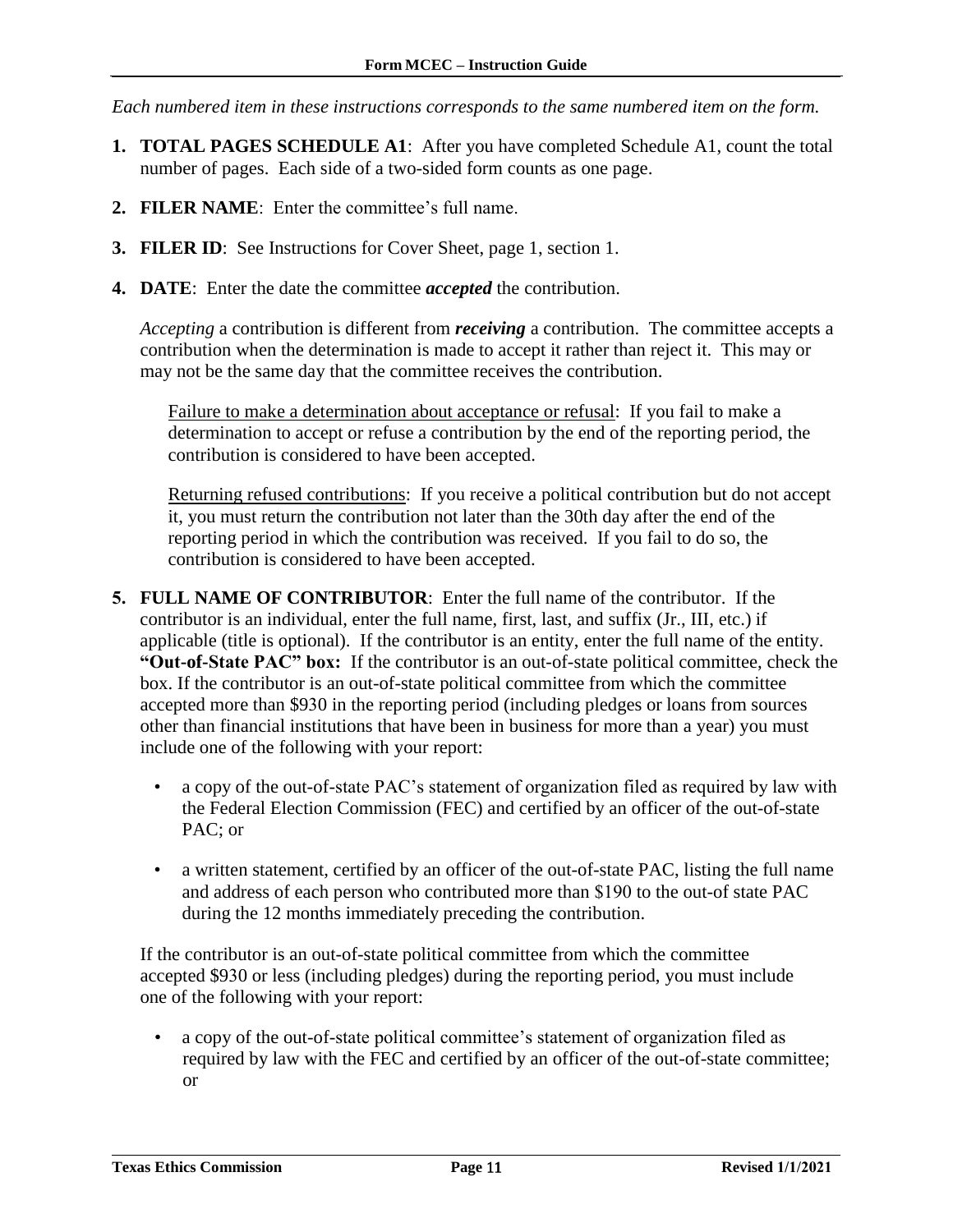• a document listing the committee's name, address and phone number; the name of the person appointing the committee's campaign treasurer; and the name, address and phone number of the committee's campaign treasurer.

**"ID #" Line (Electronic Filing Only):** If you are filing your report electronically, you may enter in this field the out-of-state committee's FEC identification number. If you do not have an FEC # for the out-of-state PAC or are not filing electronically with the Commission, you must provide other documentation as explained above.

Note**:** See the *Campaign Finance Guide for Political Committees* for detailed information on accepting and reporting contributions from out-of-state political committees.

- **6. CONTRIBUTOR ADDRESS**: Enter the complete address of the contributor.
- **7. AMOUNT OF CONTRIBUTION**: Enter the amount of the contribution.
- **8. PRINCIPAL OCCUPATION/JOB TITLE**: Enter the contributor's principal occupation or job title in this section.
- **9. EMPLOYER (***Optional***)**: You may enter the employer of the contributor in this section.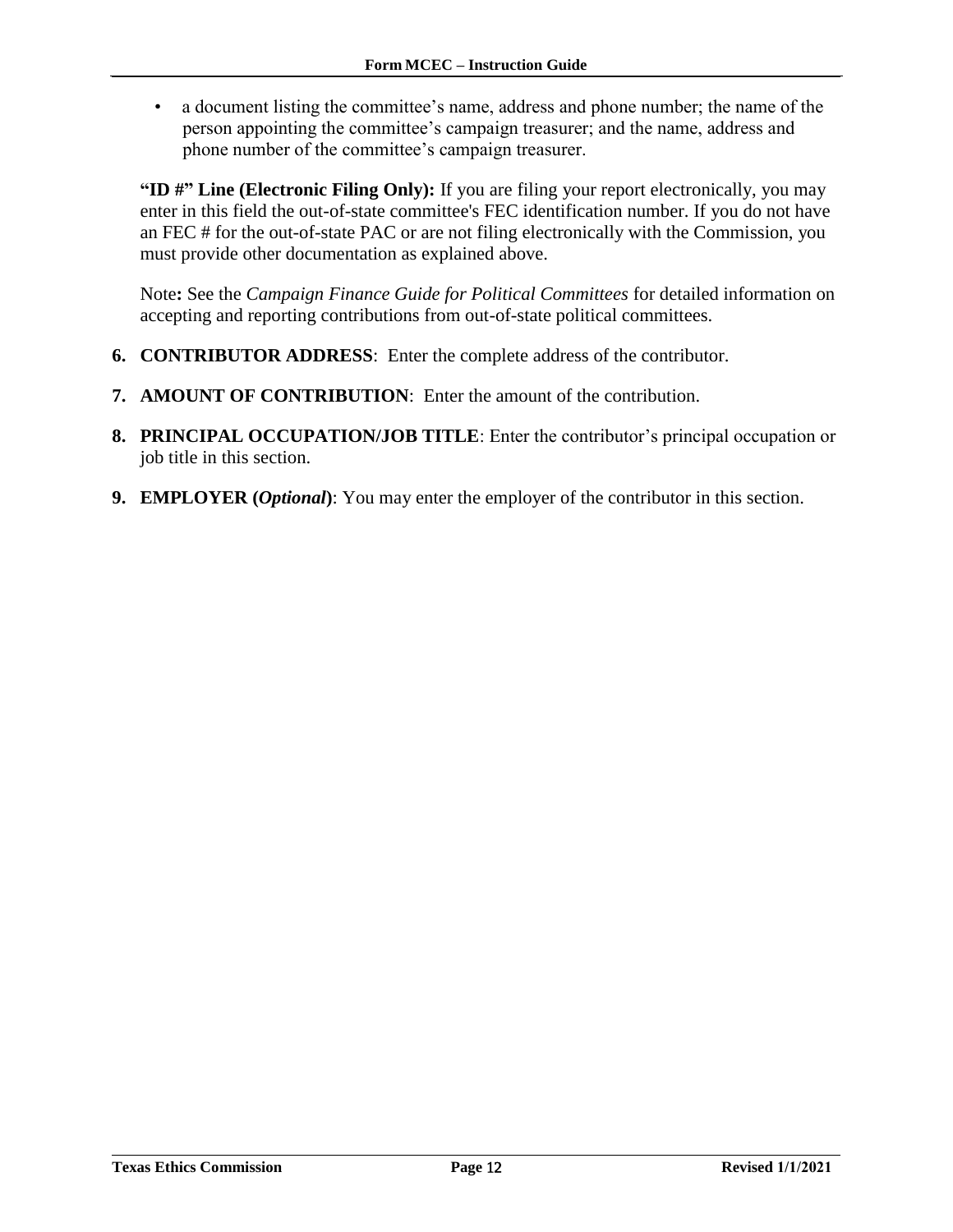# **SCHEDULE A2: NON-MONETARY (IN-KIND) POLITICAL CONTRIBUTIONS**

<span id="page-14-0"></span>*These instructions are for county executive committee campaign treasurers filing under the monthly filing schedule.* 

Use this schedule to disclose information about incoming non-monetary (in-kind) political contributions. You are not required to include contributions of an individual's personal services or travel if the individual receives no compensation from any source for the services. If your committee accepted other types of incoming funds (such as loans, interest or pledges), enter them on the applicable schedules associated with the categories. (Report pledges on Schedule B, report loans and guarantees of loans on Schedule E, and report interest on Schedule K).

**Corporate or Labor Organization Contributions:** See instructions for Schedule A1.

**Itemization:** You must enter contributions that exceed \$20 from one person, and any nonmonetary contribution made electronically, during a reporting period on this schedule. If the committee accepted two or more contributions from the same person, the total of which exceeds \$20, enter each contribution separately. Although you are not required to do so, you may also report contributions that are not made electronically from one person that do not exceed \$20 in the period on this schedule. If you do not itemize contributions of \$20 and less on this schedule, you must total all such contributions and report them on Form MCEC Cover Sheet, page 2, section 15, line 1.

Alternate Reporting Requirement for Certain Committees: A county executive committee filing monthly with less than \$27,000 in total political contributions maintained as of the last day of the preceding reporting period may choose to itemize political contributions that exceed \$40 (instead of \$20) from one person during a reporting period on this schedule. If the committee accepted two or more contributions from the same person, the total of which exceeds \$40, enter each contribution separately. If you do not itemize contributions of \$40 and less on this schedule, you must total all such contributions and report them on Form MCEC Cover Sheet, page 2, section 15, line 1.

- **1. TOTAL PAGES SCHEDULE A2**: After you have completed Schedule A2, count the total number of pages. Each side of a two-sided form counts as one page.
- **2. FILER NAME**: Enter the committee's full name.
- **3. FILER ID**: See instructions for Cover Sheet, page 1, section 1*.*
- **4. TOTAL OF UNITEMIZED IN-KIND POLITICAL CONTRIBUTIONS**: Enter the total amount of in-kind political contributions of \$20 or less that you accepted during the period covered that are not itemized on this schedule. If you choose to itemize an in-kind contribution of \$20 or less on this schedule, do not include it in this total. If your committee qualifies for the higher itemization threshold, please see "Alternate Reporting Requirement for Certain Committees" above. All contributions made electronically must be itemized.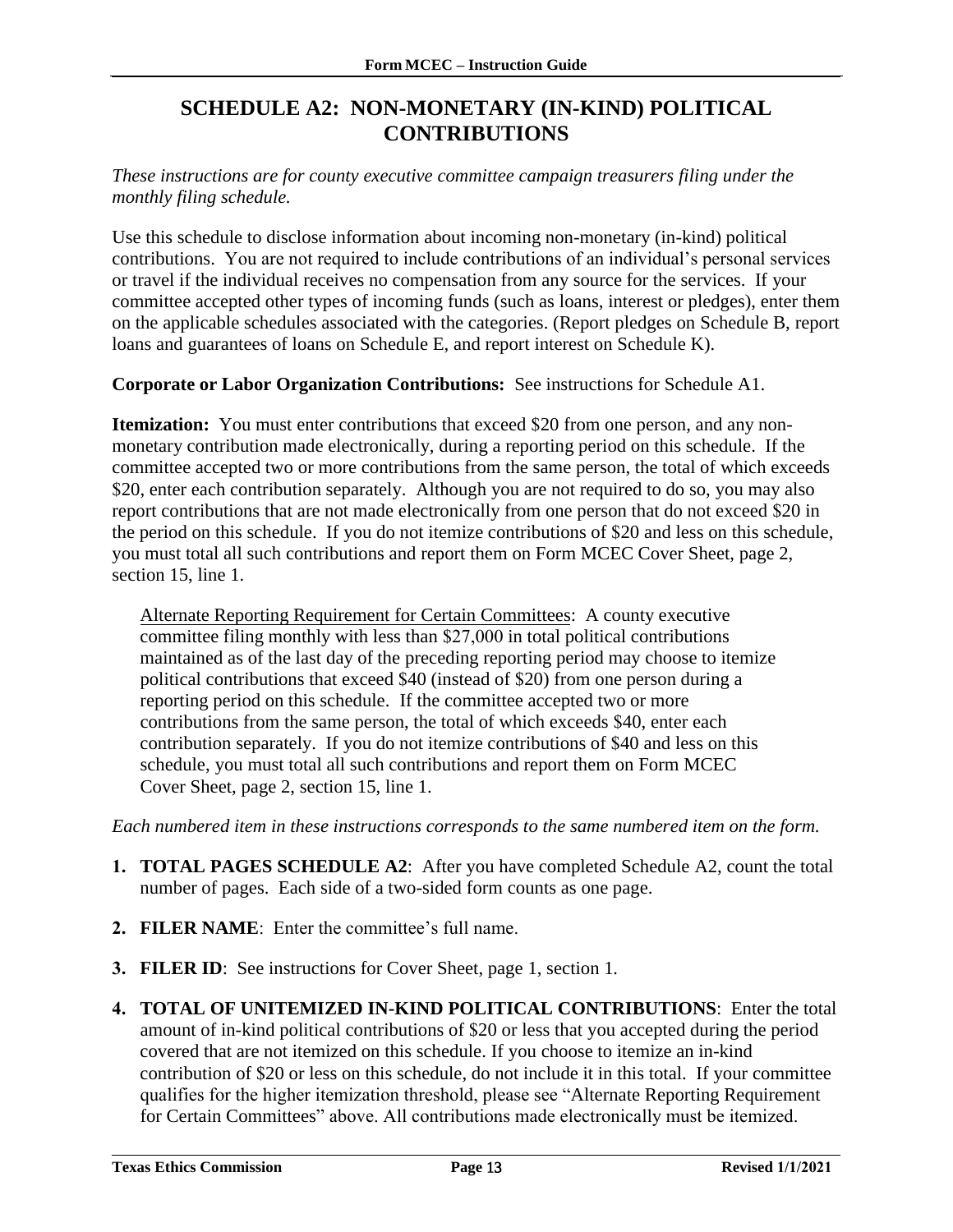- **5. DATE**: See instructions for Schedule A1, section 4.
- **6. FULL NAME OF CONTRIBUTOR**: See instructions for Schedule A1, section 5.
- **7. CONTRIBUTOR ADDRESS**: Enter the complete address of the contributor.
- **8. AMOUNT OF CONTRIBUTION**: Enter the amount of the contribution or the fair market value of an in-kind contribution, as applicable.
- **9**. **IN-KIND CONTRIBUTION DESCRIPTION**: Enter a description of the contribution. The description should be sufficiently detailed to allow a person reviewing the committee's report to understand what was contributed.

**"Travel Outside of Texas" box:** Please check the box to indicate that the inkind contribution was for out-of-state travel. The description of an in-kind contribution for travel outside of the state of Texas must include detailed information. Please report this information on Schedule T.

- **10. PRINCIPAL OCCUPATION/JOB TITLE**: You must enter the contributor's principal occupation or job title in this section.
- **11. EMPLOYER (***Optional***)**: You may enter the employer of the contributor in this section.

*Sections 12-16 pertain to judicial candidates, officeholders, and judicial specific-purpose committees only. Do not complete these sections. If you are a judicial specific-purpose committee, please use Form JSPAC and the corresponding instructions.*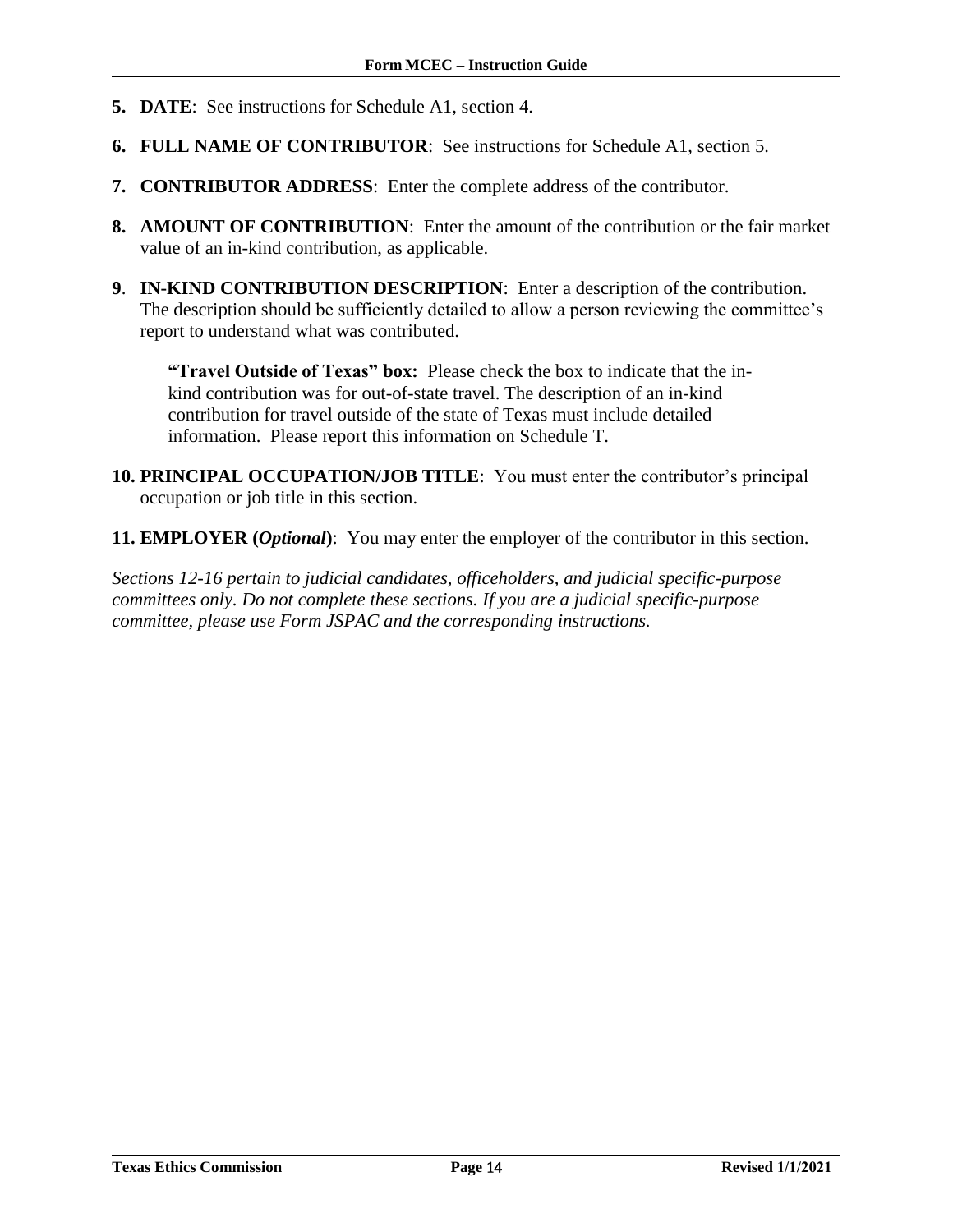# **SCHEDULE B: PLEDGED CONTRIBUTIONS**

<span id="page-16-0"></span>*These instructions are for county executive committee campaign treasurers filing under the monthly filing schedule.* 

Use this schedule to disclose information about pledges accepted during the reporting period for political purposes. You are not required to include pledges of an individual's personal services or travel if the individual receives no compensation from any source for the services. Do not enter on this schedule information on contributions actually received, loans or guarantees of loans. (Report contributions actually received on Schedules A1 and A2, and report loans and guarantees of loans on Schedule E.)

If the committee *accepts* **a** *pledge* from a person for money, goods, services, or anything of value, that pledge is a reportable contribution. Note that the committee must accept the pledge before you are required to report the pledge.

If the committee accepts a pledge for money, goods, services, etc., you must include the pledge on this schedule for the report covering the period in which the committee *accepts* the pledge.

**Corporate or Labor Organization Contributions:** Do not enter pledges accepted from labor organizations or corporations on this form. See Schedule A1 for further instructions.

**Itemization**: A county executive committee filing under the monthly filing schedule must itemize pledges that exceed \$20 in the aggregate from a single contributor during the reporting period. If your committee accepted two or more pledges from the same person, the total of which exceeds \$20, enter each pledge separately. Although you are not required to do so, you may also itemize on Schedule B pledges that do not exceed \$20 (in the aggregate) for the reporting period.

You must also disclose the receipt of the pledged contribution on Schedule A1 (used for monetary contributions) or A2 (used for non-monetary (in-kind) contributions), as applicable, in the reporting period in which you actually receive the pledged money or thing of value. If the pledge is accepted and received in the same reporting period, it is no longer a pledge disclosed here; it becomes a contribution disclosed on the applicable contributions schedule.

- **1. TOTAL PAGES SCHEDULE B**: After you have completed Schedule B, count the total number of pages. Each side of a two-sided form counts as one page.
- **2. FILER NAME**: Enter the committee's full name.
- **3. FILER ID:** See the instructions for Cover Sheet, page 1, section 1.
- **4. TOTAL OF UNITEMIZED PLEDGES**: Enter the total amount of pledges that the committee accepted during the period from each person that did not exceed \$20 in the aggregate. Although you are not required to do so, you may also itemize pledges of \$20 or less on this schedule. If you itemize some pledges of \$20 or less, do not include those pledges in the total entered here. If you choose to itemize all pledges of \$20 or less, do not enter a total amount here.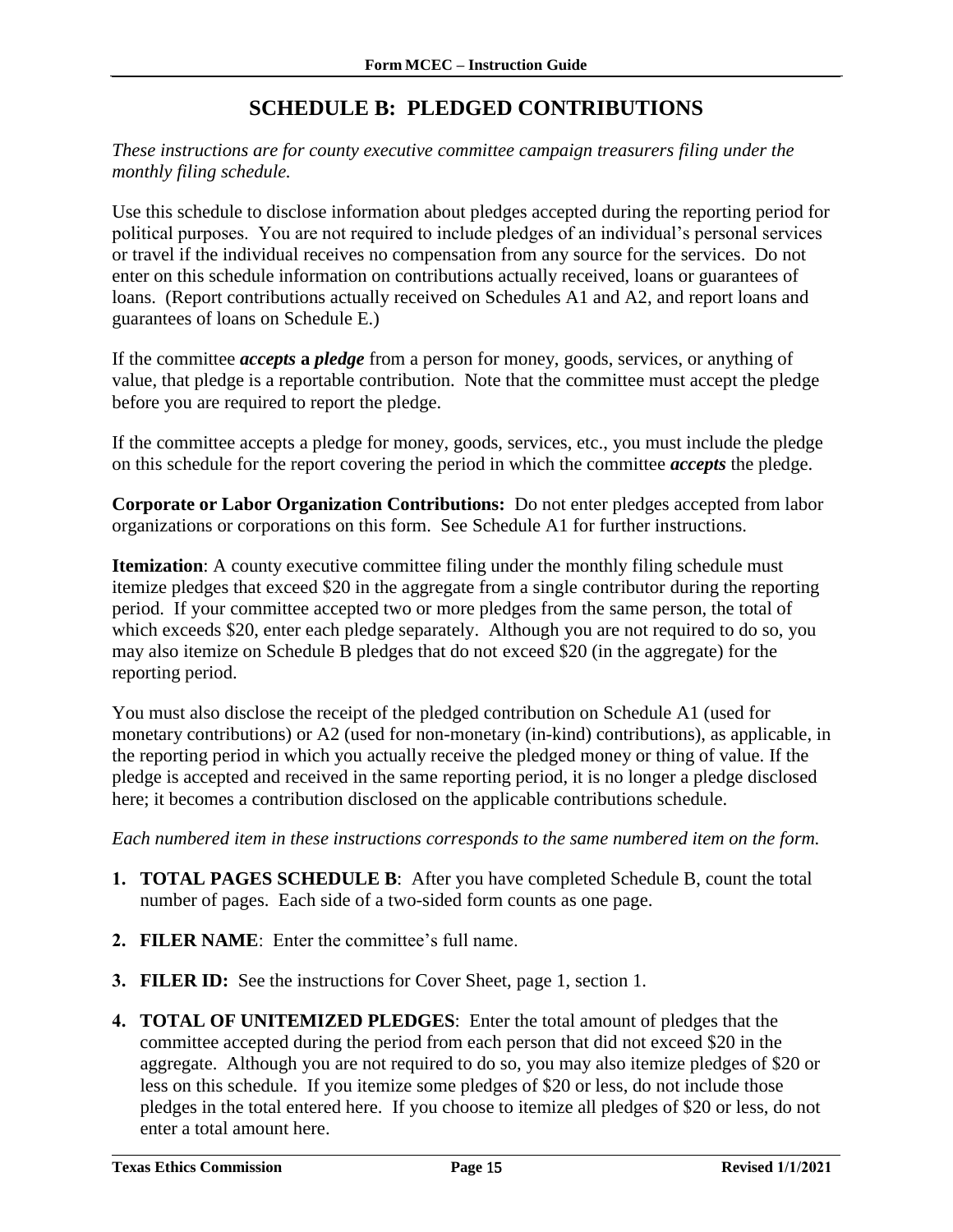**5. DATE**: Enter the date your committee accepted the pledge, regardless of when the pledge is actually received. You accept a pledge when you decide to accept it rather than reject it. Note that your committee must accept a pledge before you are required to report it.

Pledge accepted and received in different reporting periods: If your committee *accepts* a pledge in one reporting period and then *receives* the pledged money or other thing of value in a later reporting period, you will disclose the pledge on this schedule in the reporting period in which you accepted the pledge. You will also disclose the receipt of the pledged money or other thing of value on the appropriate incoming funds schedule (such as monetary or non-monetary contributions, or loans) in the reporting period in which you received the pledge.

Pledge received in same reporting period as accepted: If your committee receives a pledge in the same reporting period in which it was accepted, then you will not report the pledge on this schedule. You will only disclose the contribution on the appropriate incoming funds schedule (such as monetary or non-monetary contributions, or loans). The date of the contribution will be the date your committee accepted the pledged contribution, regardless of when the pledged contribution was actually received.

Pledge accepted but never received: You will disclose the pledge on this schedule in the reporting period in which you accepted the pledge. If your committee never actually receives the pledge, it is not necessary to correct your report to delete the pledge.

Example: In June a supporter promises that he will give Juan Garcia \$1,000 in the last week before the November election. Juan accepts his promise. Juan must disclose the pledge on his July 15 report covering the period in which he accepted the pledge. (Note: When he receives the \$1,000, he will disclose it as a monetary contribution on Schedule A1 of the report covering the period in which he received the money. Also, if he never receives the \$1,000, he does not correct/amend his report to delete the entry for the pledge.)

**6. FULL NAME OF PLEDGOR**: Enter the full name of the person who made the pledge.

**"Out-of-State PAC" box:** See instructions for Schedule A1, section 5.

- **7 PLEDGOR ADDRESS**: Enter the complete address of the person who made the pledge.
- **8. AMOUNT OF PLEDGE**: Enter the amount of the pledge or the fair market value of any pledged goods or services or other thing of value, as applicable.
- **9. IN-KIND CONTRIBUTION DESCRIPTION**: If the pledge was for goods or services or any other thing of value, enter a description of the pledged goods or services or other thing of value. The description should be sufficiently detailed to allow a person reviewing the committee's report to understand what was pledged.

**"Travel Outside of Texas" box:** Please check the box to indicate that the in-kind contribution was for out-of-state travel.The description of an in-kind contribution for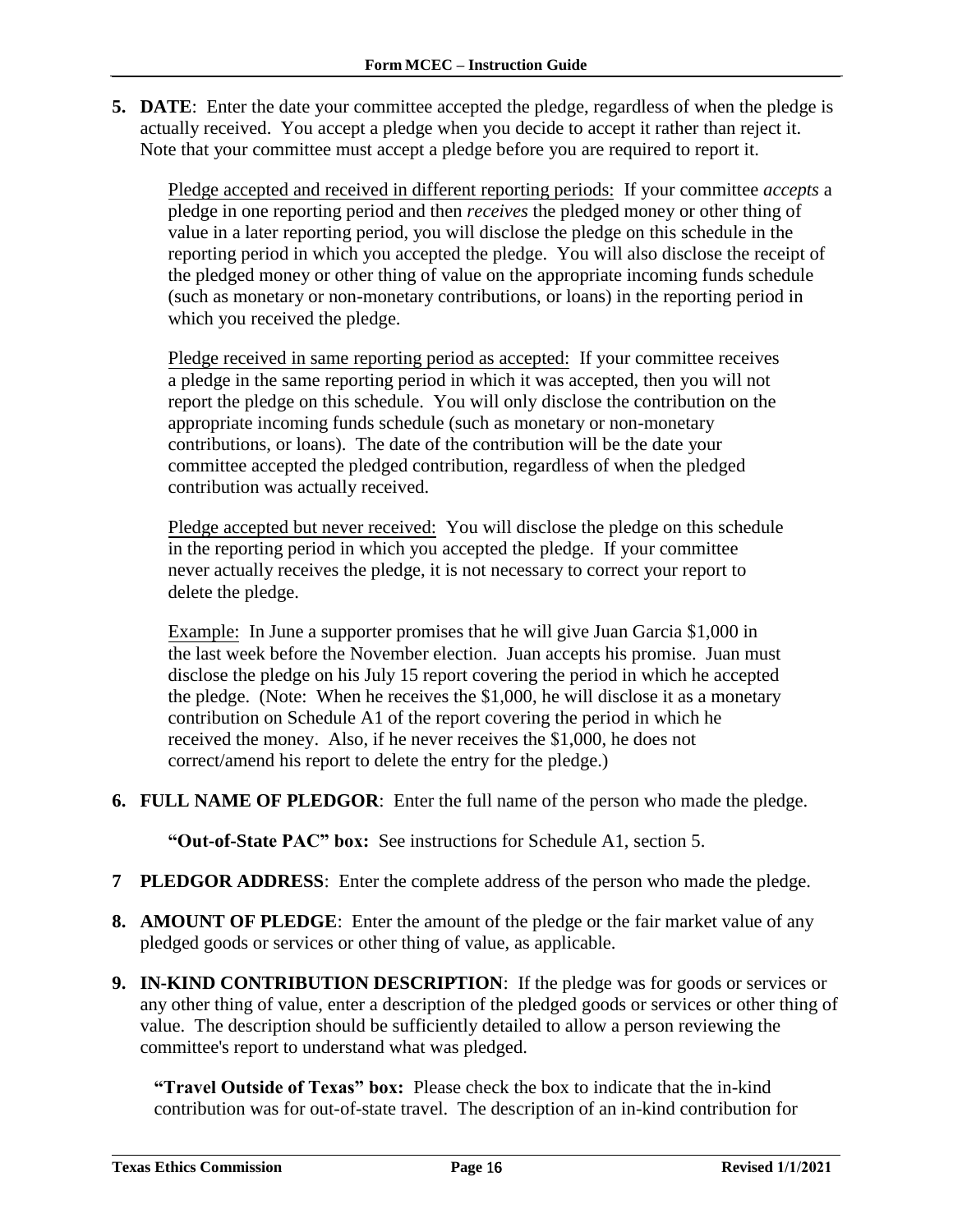travel outside of the state of Texas must include detailed information. Please report this information on Schedule T.

- **10. PRINCIPAL OCCUPATION/JOB TITLE**: Enter the pledgor's principal occupation or job title.
- **11. EMPLOYER (***Optional***)**: You may enter the employer of the pledgor in this section.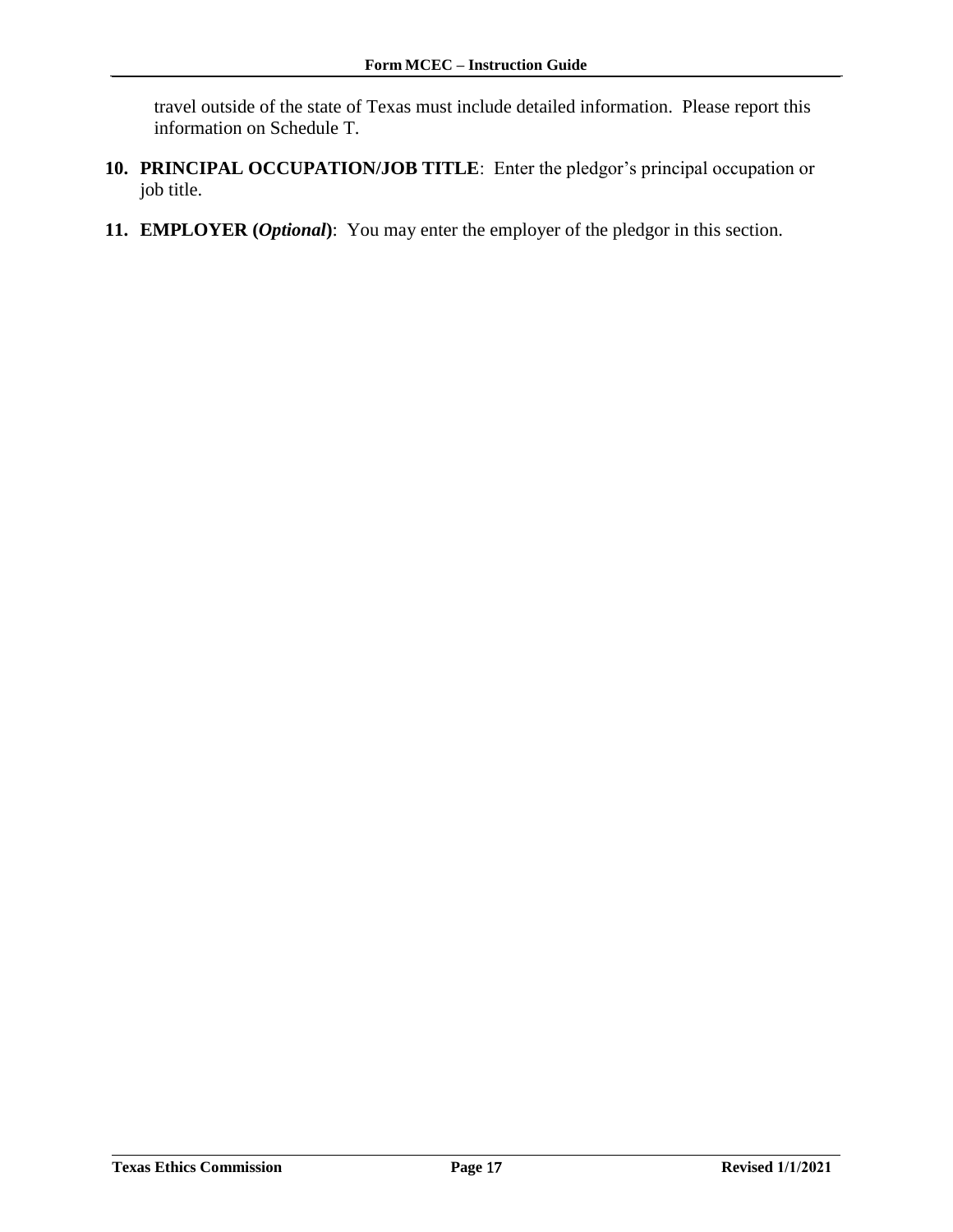# **SCHEDULE E: LOANS**

<span id="page-19-0"></span>*These instructions are for county executive committee campaign treasurers filing under the monthly filing schedule*.

Use this schedule to disclose information about loans, and guarantees of loans, accepted during the reporting period for political purposes*.* 

**Itemization**: You are required to itemize all loans from financial institutions, regardless of the amount. Additionally, as a county executive committee filing under the monthly filing schedule, your committee must itemize loans exceeding \$20 that the committee accepted during the reporting period from one person. If the committee accepted two or more loans from the same person, the total of which exceeds \$20, itemize each loan separately. You must also itemize loans that are made electronically by a person other than a financial institution. Although you are not required to do so, you may also itemize on this schedule any other loans from persons other than financial institutions that do not exceed \$20 for the reporting period. If you do not itemize loans of \$20 and less from persons other than financial institutions on Schedule E, you must total all such loans and enter the lump sum total on line 4 of Schedule E.

- **1. TOTAL PAGES SCHEDULE E**: After you have completed Schedule E, count the total number of pages. Each side of a two-sided form counts as one page.
- **2. FILER NAME**: Enter the committee's full name.
- **3. FILER ID:** See instructions for Cover Sheet, page 1, section 1.
- **4. TOTAL OF UNITEMIZED LOANS**: Enter the total amount of loans accepted during the reporting period that did not exceed \$20 in the aggregate per person and were not from financial institutions, unless the loans were made electronically. Although you are not required to do so, you may also itemize loans of \$20 or less that are made electronically and are from persons other than financial institutions on this schedule. If you itemize some loans of \$20 or less, do not include those loans in the total you enter here. If you choose to itemize all loans of \$20 or less, do not enter a total amount here.
- **5. DATE OF LOAN**: Enter the date the committee accepted the loan.
- **6. IS LENDER A FINANCIAL INSTITUTION?**: If the committee accepted the loan from a corporation that has been legally engaged in the business of making loans for more than one year, circle the "Y" for yes. If the committee accepted the loan from any other source, circle "N" for no. Remember that a loan from a corporation that is not a financial institution that has been legally engaged in the business of making loans for more than one year is a corporate contribution. Subject to various restrictions, a corporation or labor organization may make contributions to a political party. If the county executive committee of a political party accepts contributions from a corporation or labor organization, the county chair must report those contributions and expenditures from those contributions on the "POLITICAL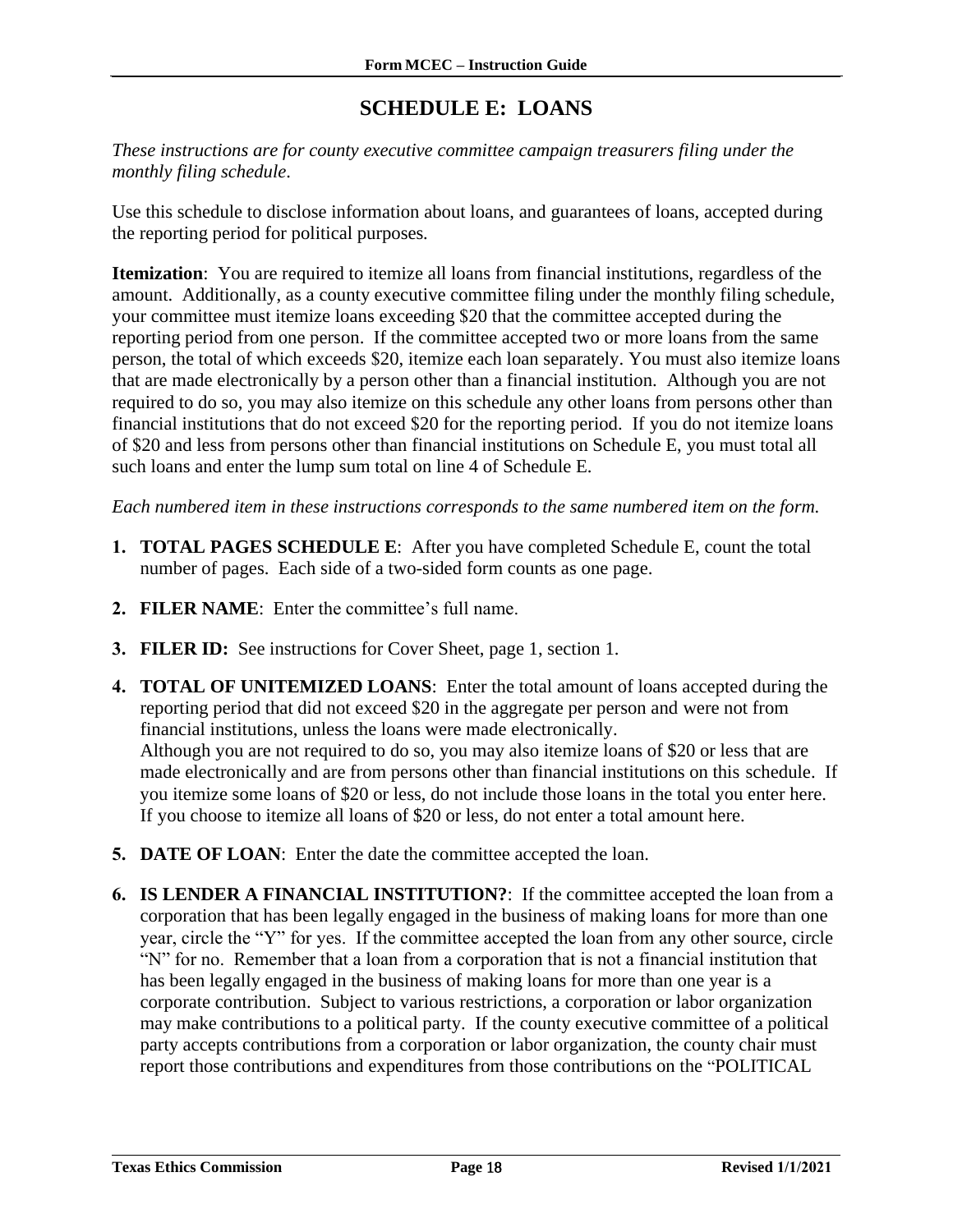PARTY REPORT REGARDING FUNDS FROM CORPORATIONS AND LABOR ORGANIZATIONS" (Form PTY-CORP).

**7. NAME OF LENDER**: Enter the full name of the person or financial institution that made the loan.

**"Out-Of-State PAC" Box:** See instructions for Schedule A1, box 5.

- **8. LENDER ADDRESS**: Enter the complete address of the person or financial institution that made the loan.
- **9. LOAN AMOUNT**: Enter the principal amount of the loan.
- **10. INTEREST RATE**: Enter the interest rate.
- **11. MATURITY DATE**: Enter the maturity date.
- **12. PRINCIPAL OCCUPATION/JOB TITLE**: You must enter the lender's principal occupation or job title if the lender is not a corporation legally engaged in the business of lending money as described by Section 251.001(2)(A) of the Election Code.
- **13. EMPLOYER** *(Optional):* You may enter the employer of the lender in this section.
- **14. DESCRIPTION OF COLLATERAL**: If there is no collateral for the loan, check the "none" box and go to Section 16. If there is collateral for the loan, enter a description of the collateral for the loan.
- **15. "Check if personal funds were deposited into political account" box:** Skip to section 16. This only applies to candidates and officeholders.
- **16. GUARANTOR INFORMATION**: If there are no guarantors for the loan, check the "Not Applicable" box and go to the next loan. If you have no further loans to report, go to the next applicable schedule.

Note: A person who guarantees all or part of a loan makes a reportable contribution in the amount of the guarantee. You must report such a contribution on this schedule, and not on Schedule A1.

- **17. NAME OF GUARANTOR**: Enter the full name of the guarantor.
- **18. GUARANTOR ADDRESS**: Enter the complete address of the guarantor.
- **19. AMOUNT GUARANTEED**: Enter the dollar amount of the loan that the guarantor has agreed to guarantee.
- **20. PRINCIPAL OCCUPATION**: Enter the principal occupation of the guarantor.
- **21. EMPLOYER**: Enter the employer of the guarantor.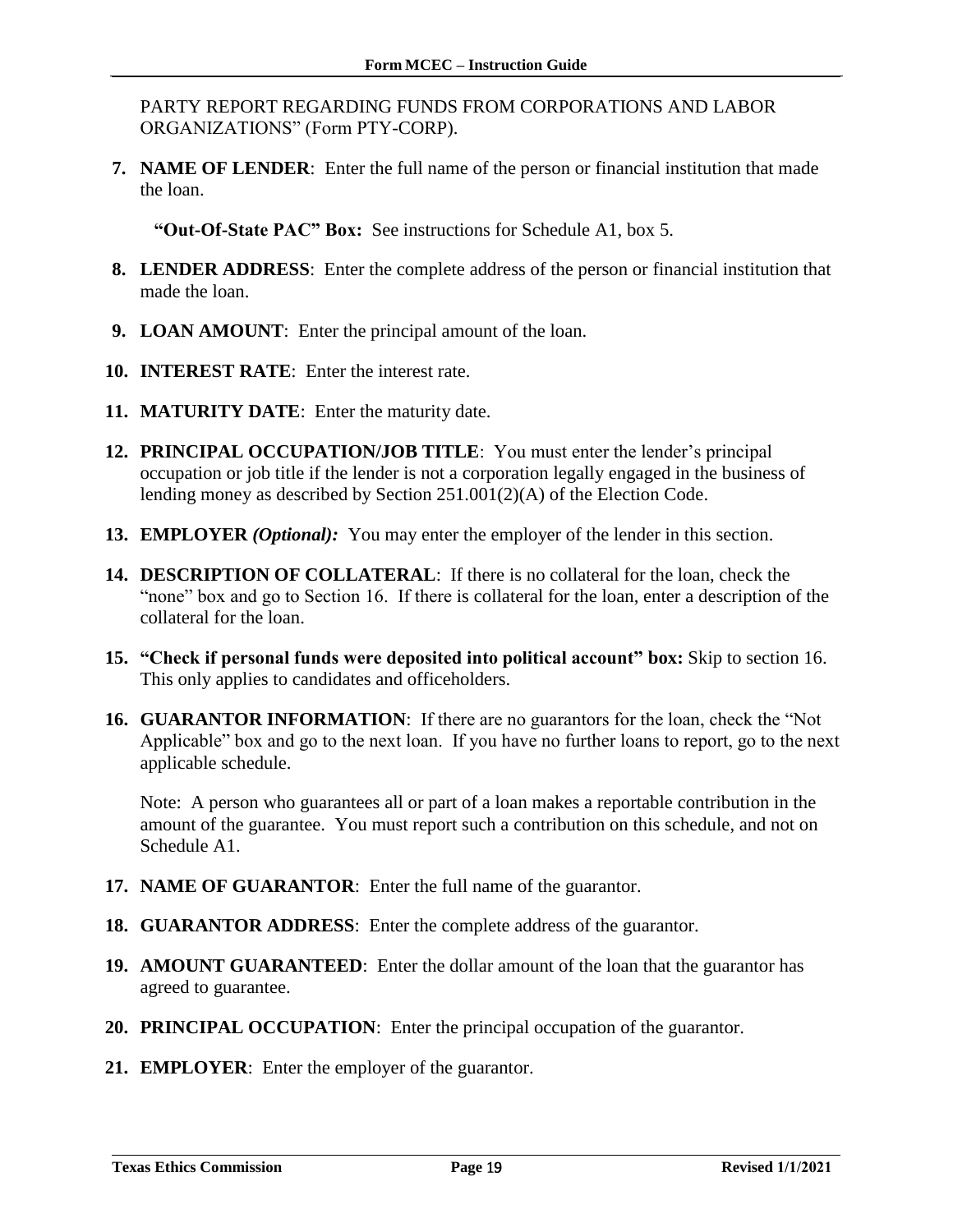## <span id="page-21-0"></span>**SCHEDULE F1: POLITICAL EXPENDITURES FROM POLITICAL CONTRIBUTIONS**

*These instructions are for county executive committee campaign treasurers filing under the monthly filing schedule.*

Use this schedule to disclose information about outgoing political payments made from political contributions during the reporting period. Do not enter on this schedule unpaid incurred obligations, the purchase of investments from political contributions, political expenditures made from personal funds, or expenditures made by credit card. (Report unpaid incurred obligations on Schedule F2; report the purchase of investments from political contributions on Schedule F3; and report expenditures made by credit card on Schedule F4.)

Expenditures Made by Credit Card: You must disclose expenditures charged to a credit card on Schedule F4 and *not* on this schedule. When you pay the credit card bill, you must disclose the payment to the credit card company on Schedule F1 (used for political payments from political contributions) or Schedule I (used for nonpolitical payments from political contributions), as applicable. See instructions for Schedule F4: Expenditures Made by Credit Card for more information.

**Itemization**: You must enter political expenditures made to an individual or entity during a reporting period that exceed \$20 under this schedule. If the committee made more than one expenditure to the same payee, the total of which exceeded \$20, enter each expenditure separately. Although you are not required to do so, you may report expenditures to one person that do not exceed \$20 on this schedule. If you choose not to itemize expenditures of \$20 and less on this schedule, you must total all unitemized expenditures and report them on Form MCEC Cover Sheet, Page 2, Section 15, Line 3.

**Note:** Do not include political expenditures made out of contributions from corporations or labor organizations on this schedule. The county chair must report those expenditures on Form PTY-CORP.

*Each numbered item in these instructions corresponds to the same numbered item on the form.*

- **1. TOTAL PAGES SCHEDULE F1**: After you have completed Schedule F1, count the total number of pages. Each side of a two-sided form counts as one page.
- **2. FILER NAME**: Enter the committee's full name.
- **3. FILER ID:** See instructions for Cover Sheet, page 1, section 1.
- **4. DATE:** Enter the date the expenditure was made. Remember: Expenditure obligations your committee incurred in this reporting period *but have not yet paid* are entered on Schedule F2. Expenditures made by credit card are entered on Schedule F4.
- **5. PAYEE NAME**: Enter the full name of the person to whom the expenditure was made.

Note**:** If you make an expenditure for goods or services to benefit a candidate, officeholder, or other committee, enter the name of the vendor who sold the goods or services to the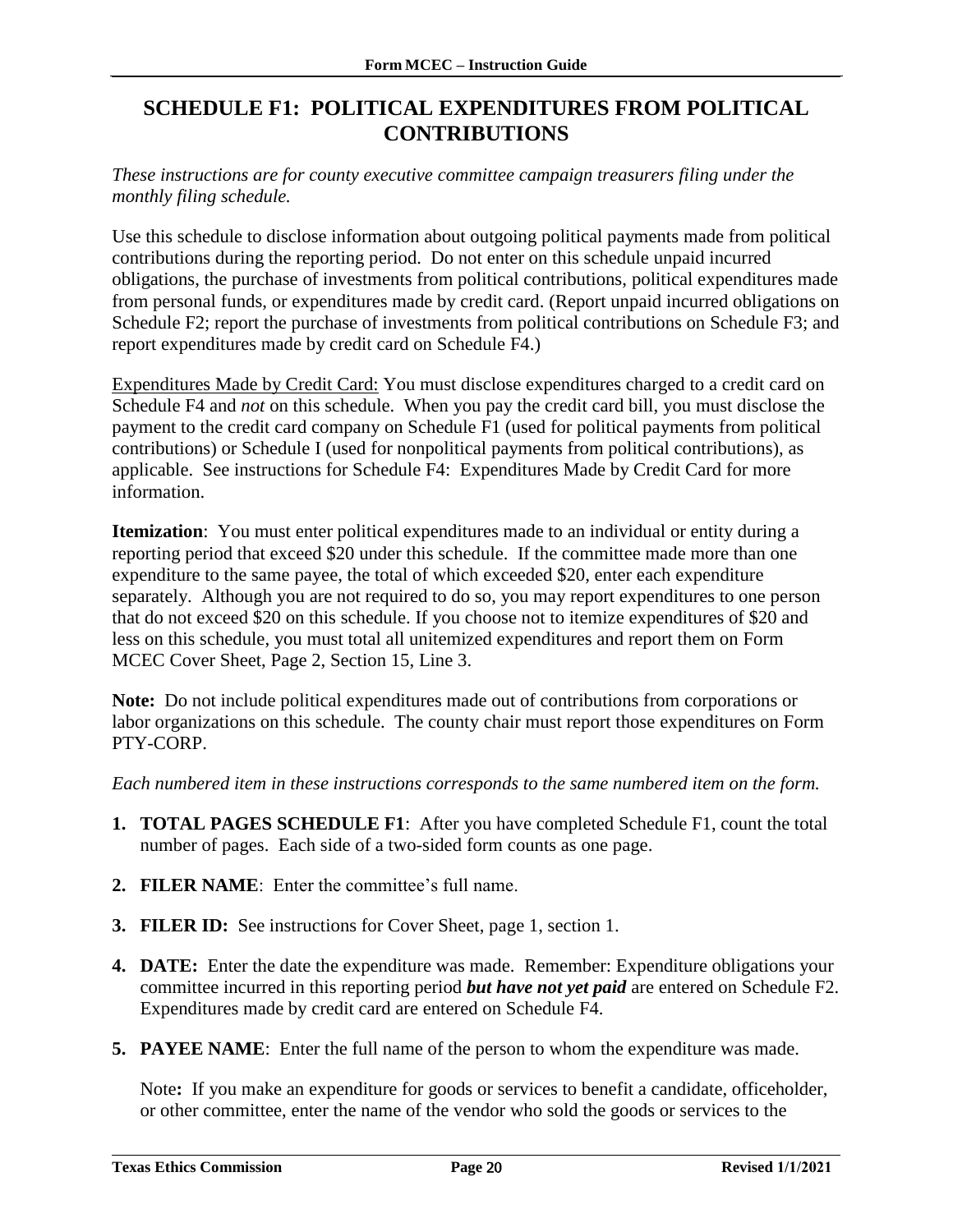committee. Do not enter the name of the person for whose benefit the committee made the expenditure. Include that information under Section 8, "Purpose of Expenditure."

- **6. AMOUNT**: Enter the exact amount of the expenditure.
- **7. PAYEE ADDRESS**: Enter the complete address of the person to whom the expenditure was made.
- **8. PURPOSE OF EXPENDITURE:** You must disclose the purpose of the expenditure in two parts: Category and Description. Merely disclosing the category of goods, services, or other thing of value for which the expenditure is made does not adequately describe the purpose of an expenditure.
	- **(a) Category:** Select a category of goods, services, or other thing of value for which an expenditure is made. Examples of acceptable categories include:

Advertising Expense

Accounting/Banking

Consulting Expense

Contributions/Donations Made By Candidate/Officeholder/Political Committee

Credit Card Payment

Event Expense

Fees

Food/Beverage Expense

Gifts/Awards/Memorials Expense

Legal Services

Loan Repayment/Reimbursement

Office Overhead/Rental Expense

Polling Expense

Printing Expense

Salaries/Wages/Contract Labor

Solicitation/Fundraising Expense

Transportation Equipment and Related Expense

Travel In District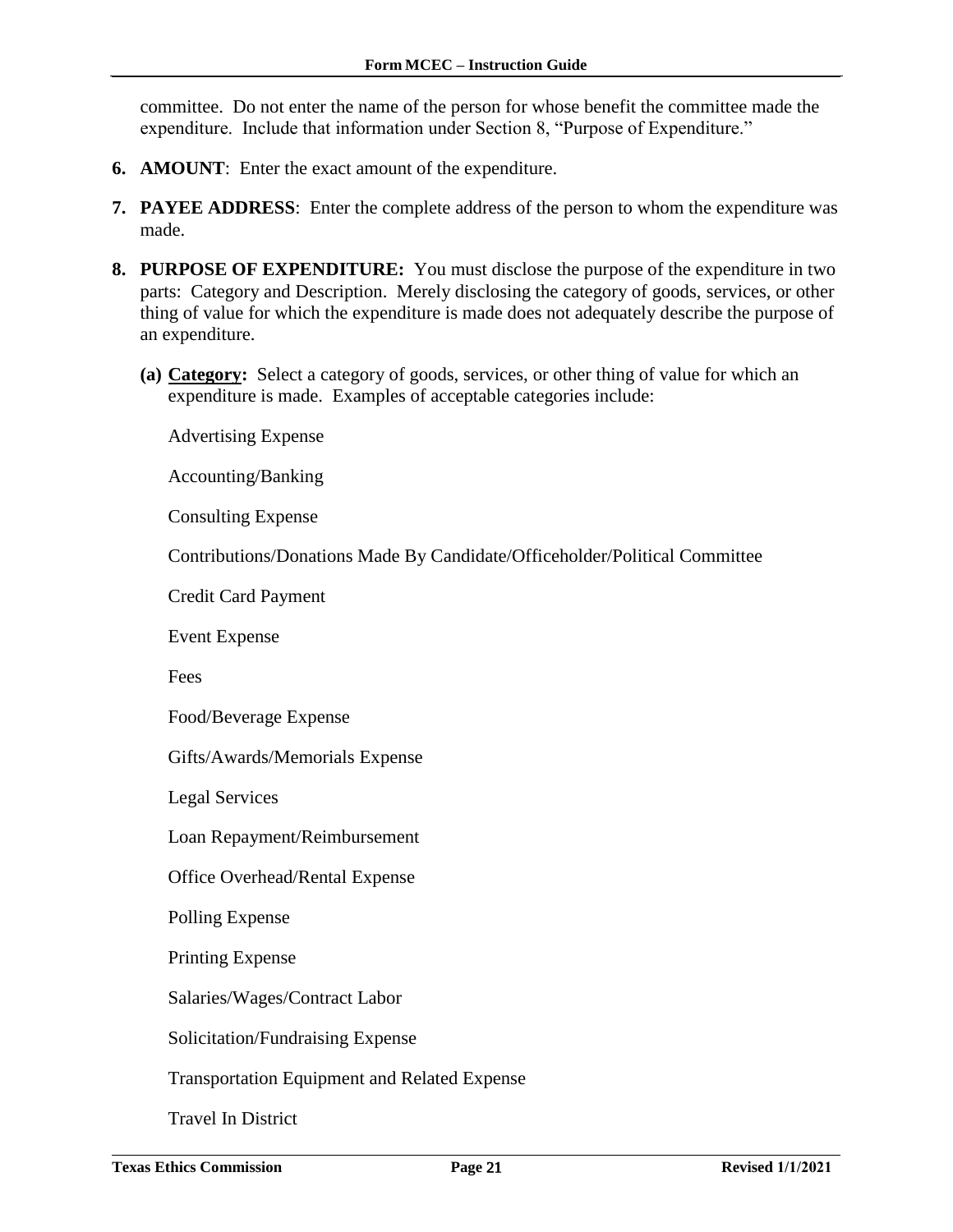Travel Out Of District

Other (Enter your own category, if none of the listed categories apply.)

**(b) Description:** Enter a brief statement or description of the political committee activity that is conducted by making the political payment. The brief statement or description must include the item or service purchased and must be sufficiently specific, when considered within the context of the description of the category, to make the reason for the expenditure clear. State whether the expenditure was to support or oppose a candidate, officeholder, political party, or ballot measure, and identify the candidate, officeholder, political party, or ballot measure.

**"Check if travel outside of Texas" box:** The description of a political expenditure for travel outside of the state of Texas must include detailed information. Please report this information on Schedule T.

**"Check if Austin, TX, officeholder living expense" box:** Check this box if the expenditure is an officeholder expense for living in Austin, Texas.

For examples of acceptable ways to disclose the purpose of an expenditure, including both a description of the category of goods or services received in exchange for the expenditure and a brief statement or description of the candidate or officeholder activity that is conducted by making the expenditure, please see the "Examples: Purpose of Expenditures" on page 39.

**9. DIRECT EXPENDITURE TO BENEFIT CANDIDATE/OFFICEHOLDER:** If the committee made a direct campaign expenditure to benefit a candidate or officeholder, enter the full name of the candidate or officeholder and the name of the office sought or held, including the district, precinct, or other designation of the office, as applicable. (Attach additional sheets to list multiple candidates.) Do not complete this section if the expenditure was not a direct campaign expenditure.

NOTE*:* Do NOT complete this section if your committee is the principal political committee for a political party in the state or in a county and the direct campaign expenditure is made on behalf of a slate of two or more nominees of the party.

A "direct campaign expenditure" to benefit a candidate is not a "political contribution" to that candidate. A direct campaign expenditure is a campaign expenditure that the committee made on someone else's behalf and without the prior consent or approval of that person. This is in contrast to a political contribution, which the person has the opportunity to accept or reject.

Example: If the committee made an expenditure to prepare and distribute an endorsement letter in support of a candidate and the committee did not get the candidate's approval *before* it made the expenditure, the committee made a *direct campaign expenditure.* However, if the committee asked for and received the candidate's approval before making the expenditure, the committee made an *inkind contribution* to the candidate.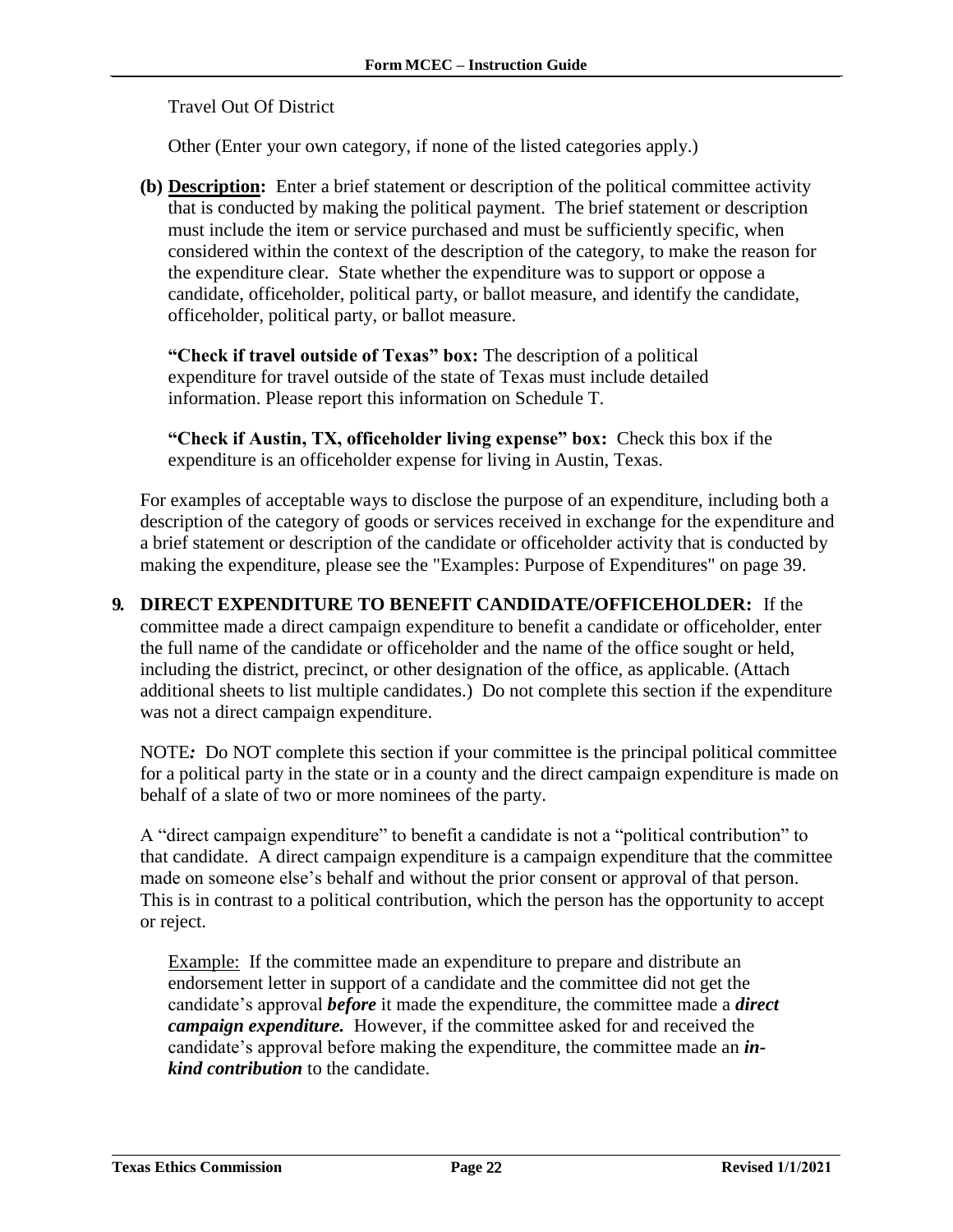# **SCHEDULE F2: UNPAID INCURRED OBLIGATIONS**

<span id="page-24-0"></span>*These instructions are for county executive committee campaign treasurers filing under the monthly filing schedule.*

Use this schedule to disclose information about obligations to make an expenditure that your committee incurred during the reporting period but have not yet paid. Do not enter on this schedule obligations that were incurred and paid during the reporting period, or other outgoing funds. (Report obligations incurred and paid during the reporting period on Schedule F1, F3, or I, as appropriate; report expenditures made by credit card on Schedule F4.)

**Itemization**: Itemization requirements differ depending on whether the unpaid incurred obligation is for a political or non-political expenditure.

Unpaid Incurred Political Obligations: As a county executive committee filing under the monthly filing schedule, your committee is required to itemize incurred expenditures that exceed \$20 (in the aggregate) to a single payee. If your committee incurred two or more political expenditures to the same payee, the total of which exceeded \$20, enter each incurred expenditure obligation separately Although you are not required to do so, you may also itemize on Schedule F2 incurred political expenditures to a single payee that do not exceed \$20 for the reporting period. If you do not itemize incurred political expenditures of \$20 and less on Schedule F2, you must total all such incurred political expenditures and enter the lump sum total on Line 4 of this schedule.

Unpaid Incurred Non-Political Obligations: Your committee is required to itemize any non-political expenditure, regardless of the amount. If your committee incurred two or more non-political expenditures to the same payee, enter each incurred expenditure obligation separately.

**Note:** Do not include incurred expenditure obligations from contributions from corporations or labor organizations on this schedule. The county chair must report those incurred obligations from those corporate contributions on Form PTY-CORP.

- **1. TOTAL PAGES SCHEDULE F2**: After you have completed Schedule F2, count the total number of pages. Each side of a two-sided form counts as one page.
- **2. FILER NAME**: Enter the committee's full name.
- **3. FILER ID**: See instructions for Cover Sheet, page 1, section 1.
- **4**. **TOTAL OF UNITEMIZED UNPAID INCURRED OBLIGATIONS**: Enter the total amount of political obligations incurred during the reporting period that do not exceed \$20 in the aggregate per person, unless itemized on this schedule. You are not required to itemize unpaid incurred political obligations of \$20 or less, but if you choose to do so, do not include those unpaid incurred obligations in the total you enter here.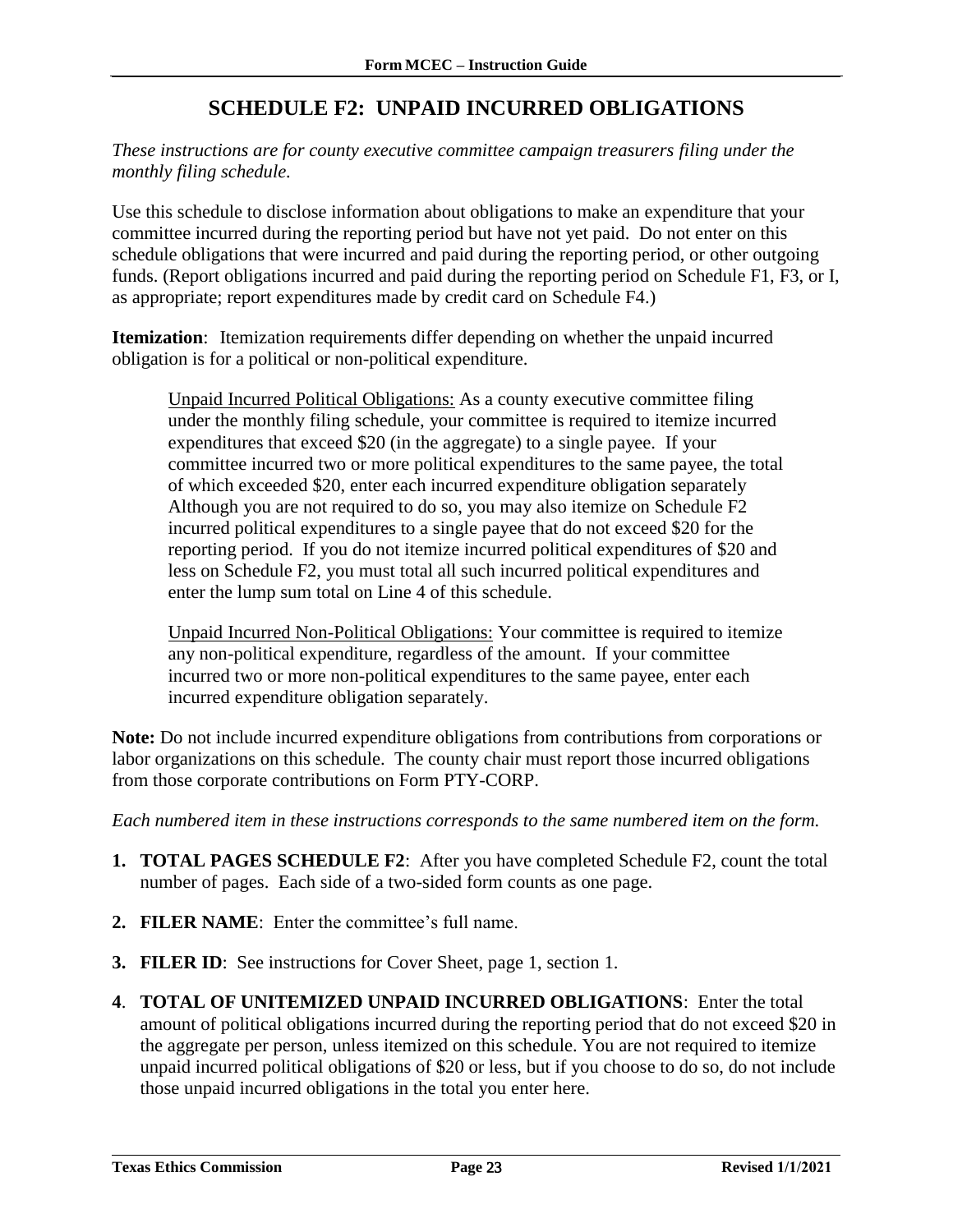- **5. DATE**: Enter the date your committee incurred the expenditure obligation. Remember: Expenditure obligations you incurred *and* paid in this reporting period are entered on Schedule F1 or I, as applicable. Expenditures made by credit card are disclosed on Schedule F4.
- **6. PAYEE NAME**: Enter the full name of the payee of the expenditure obligation.

Note: If you incurred an obligation for goods or services to benefit a candidate, officeholder, or other committee, enter the name of the vendor of the goods or services. Do not enter the name of the person for whose benefit you incurred the obligation. Include that information under section 10, "Purpose of Expenditure."

- **7. AMOUNT**: Enter the amount of the incurred expenditure obligation.
- **8. PAYEE ADDRESS**: Enter the complete address of the payee of the expenditure obligation.
- **9. TYPE OF EXPENDITURE**: Check only one box to indicate whether the incurred obligation was political or non-political.

A non-political expenditure is an expenditure that is neither a campaign expenditure nor an officeholder expenditure. As a practical matter, *very few* expenditures made from political contributions are non-political expenditures. For instance, expenditures for administrative expenses, banking fees, and professional dues are typically political expenditures.

- **10. PURPOSE OF EXPENDITURE**: See instructions for Schedule F1, section 8.
- **11. DIRECT EXPENDITURE TO BENEFIT CANDIDATE/OFFICEHOLDER**: See instructions for Schedule F1, section 9.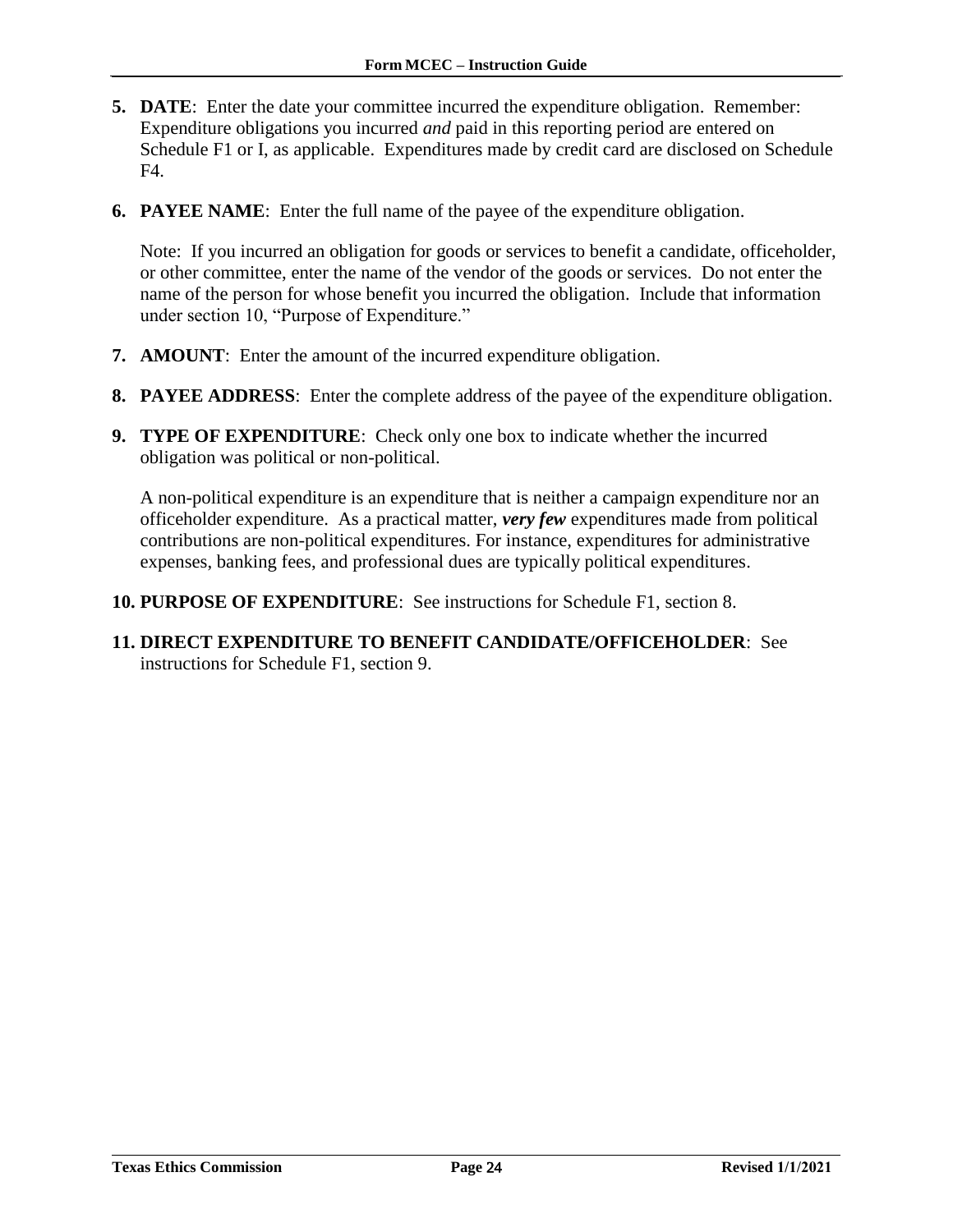# <span id="page-26-0"></span>**SCHEDULE F3: PURCHASE OF INVESTMENTS FROM POLITICAL CONTRIBUTIONS**

*These instructions are for county executive committee campaign treasurers filing under the monthly filing schedule.*

Use this schedule to disclose information about investments purchased from political contributions during the reporting period. Do not enter on this schedule other types of outgoing funds or activity, such as political payments, unpaid incurred expenditure obligations, or expenditures made by credit card. (Report political payments on Schedule F1; report unpaid incurred expenditure obligations on Schedule F2; and report expenditures made by credit card on Schedule F4.)

**Itemization**: You are required to itemize investments that exceed \$120. If your committee made two or more payments to the same payee to purchase an investment, the total of which exceeded \$120, enter each payment separately. Although you are not required to do so, you may also itemize on Schedule F3 a political payment to purchase an investment that does not exceed \$120 for the reporting period.

- **1. TOTAL PAGES SCHEDULE F3**: After you have completed Schedule F3, count the total number of pages. Each side of a two-sided form counts as one page.
- **2. FILER NAME**: Enter the committee's full name.
- **3. FILER ID**: See instructions for Cover Sheet, page 1, section 1.
- **4. DATE**: Enter the date your committee purchased the investment.
- **5. NAME OF PERSON FROM WHOM INVESTMENT IS PURCHASED**: Enter the full name of the person or entity from whom you purchased the investment. If you purchased the investment from an individual, enter the full first and last name, and suffix (Jr., III, etc.) if applicable (title is optional). If you purchased the investment from an entity, enter the full name of the entity.
- **6. ADDRESS OF PERSON FROM WHOM INVESTMENT IS PURCHASED**: Enter the complete address of the person or entity from whom you purchased the investment.
- **7. DESCRIPTION OF INVESTMENT**: Enter a brief statement or description of the investment (for example, "ten shares of stock in ABC Company").
- **8. AMOUNT OF INVESTMENT**: Enter the amount of the investment purchased.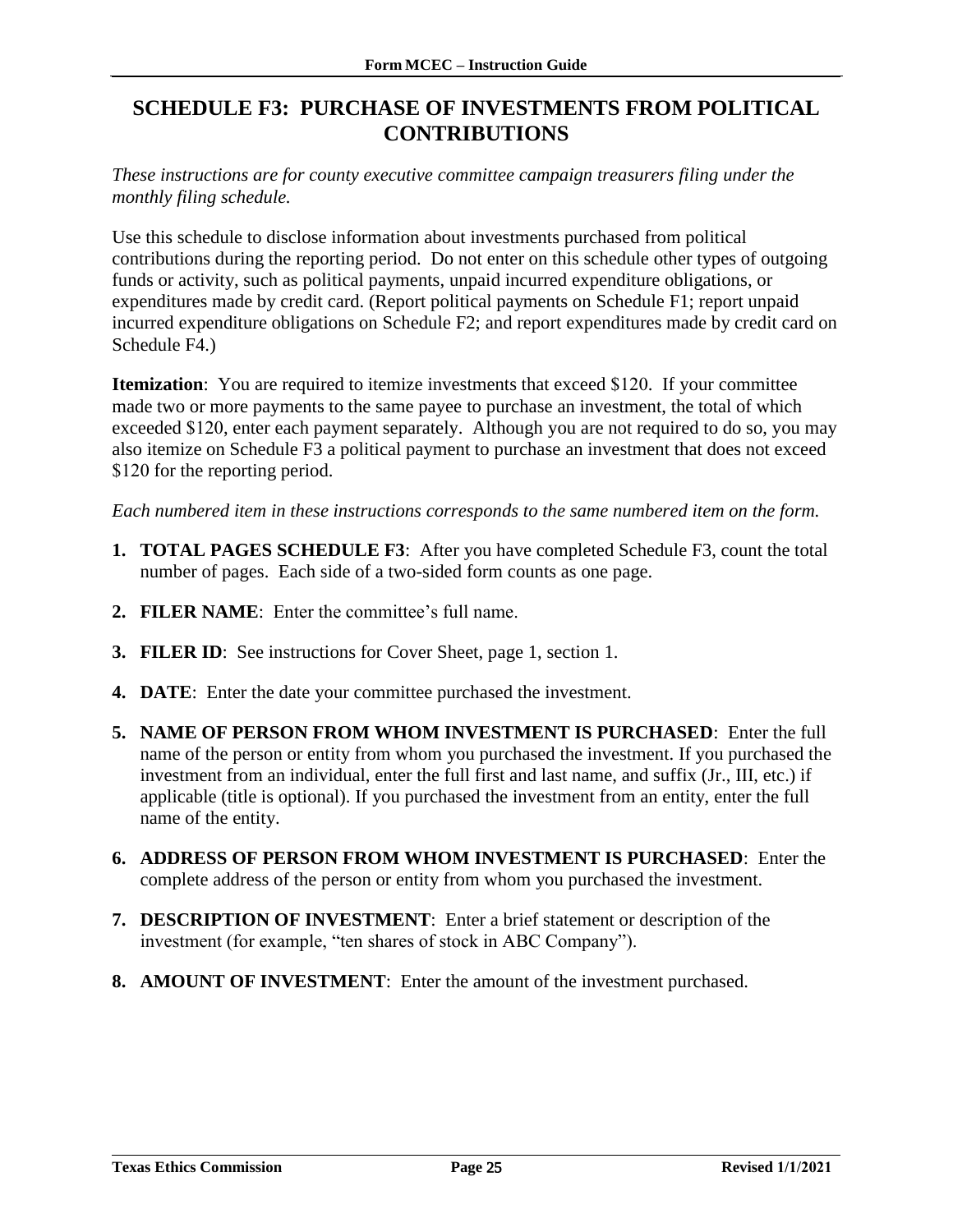# **SCHEDULE F4: EXPENDITURES MADE BY CREDIT CARD**

<span id="page-27-0"></span>*These instructions are for county executive committee campaign treasurers filing under the monthly filing schedule.*

Use this schedule to disclose information about expenditures made by a credit card. You must disclose expenditures charged to a credit card on this schedule and identify the individual, entity, or vendor who receives payment from the credit card company. When you pay the credit card bill, you must disclose the payment to the credit card company on Schedule F1 (used for political payments from political contributions) or Schedule I (used for nonpolitical payments from political contributions), as applicable.

Do not enter on this schedule political expenditures from political contributions or unpaid incurred obligations. (Report political expenditures from political contributions on Schedule F1; report unpaid incurred obligations on Schedule F2.)

For examples regarding the disclosure of expenditures made by credit card, please see "Examples: Reporting Expenditures Made by Credit Card" on page 35.

**Note***:* Do not include credit card expenditures to be paid out of contributions from corporations or labor organizations on this schedule. The county chair must report those credit card expenditures to be paid out of those corporate contributions using Form PTY-CORP.

**Itemization:** Itemization requirements differ depending on whether the expenditure made by a credit card is for a political or non-political expenditure.

Political Expenditures Made by Credit Card: You must itemize political expenditures made by credit card that exceed \$20 (in the aggregate) to a single payee. If you made two or more expenditures to the same payee, the total of which exceeded \$20, enter each expenditure made by credit card separately. Although you are not required to do so, you may also report political expenditures made by credit card that do not exceed \$20 in the reporting period on this schedule. If you choose not to itemize political expenditures made by credit card of \$20 and less on this schedule, you must total all unitemized political expenditures and report them in section 4 of this Schedule. You must also include that amount in the total unitemized political expenditures of \$20 or less on MCEC Cover Sheet, page 2, section 15, line 3.

Non-Political Expenditures Made by Credit Card: You must itemize any nonpolitical expenditure made by credit card, regardless of the amount.

- **1. TOTAL PAGES SCHEDULE F4:** After you have completed Schedule F4, count the total number of pages. Each side of a two-sided form counts as one page.
- **2. FILER NAME:** Enter your full name.
- **3. FILER ID:** See instructions for Cover Sheet, page 1, section 1.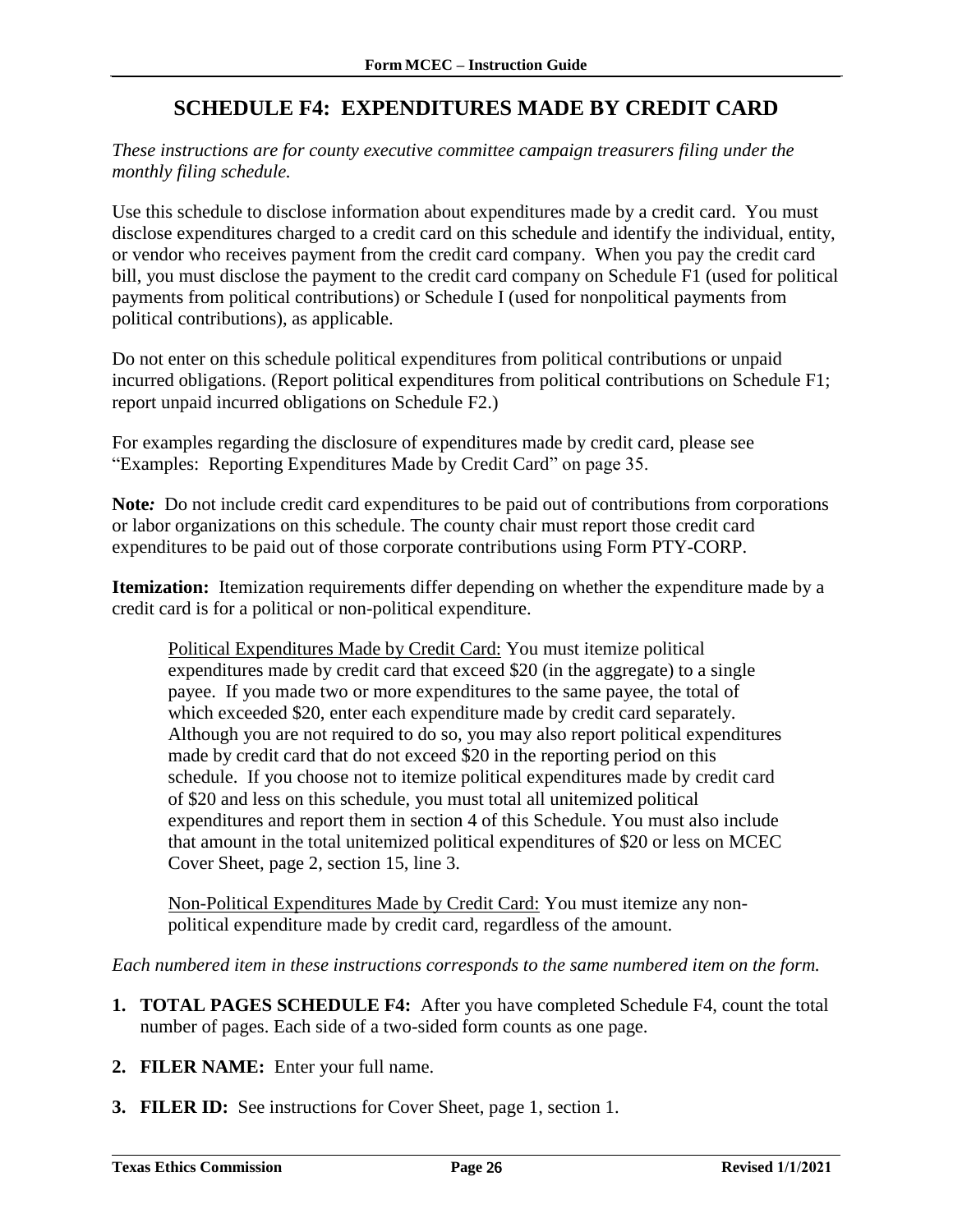- **4. TOTAL OF UNITEMIZED EXPENDITURES CHARGED TO A CREDIT CARD:** Enter the total amount of political expenditures charged to a credit card during the reporting period that do not exceed \$20 in the aggregate per person, unless itemized on this schedule. You are not required to itemize political expenditures made by credit card of \$20 or less, but if you choose to do so, do not include those political expenditures made by credit card in the total you enter here.
- **5. DATE:** Enter the date you made the expenditure by credit card.

Note*:* There is a special reporting rule for expenditures made by credit card. For reports due 30 days and 8 days before an election (pre-election reports) and for runoff reports, the date of the credit card expenditure is the date the credit card is used. For other reports, the date of the credit card expenditure is either the date of the charge or the date the credit card statement is received. *A filer can never go wrong by disclosing the date of the expenditure as the date of the charge.*

**6. PAYEE NAME:** See instructions for Schedule F1, section 5. Disclose the name of the vendor who sold you the goods or services as the payee, NOT the credit card company. You do not report the name of the credit card company on this schedule.

Note: If you made an expenditure for goods or services to benefit another candidate, officeholder, or committee, enter the name of the vendor of the goods or services. Do not enter the name of the person for whose benefit you made the expenditure. Include that information under section 10, "Purpose of Expenditure."

- **7. AMOUNT:** Enter the amount of the credit card expenditure.
- **8. PAYEE ADDRESS:** Enter the complete address of the payee of the credit card expenditure.
- **9. TYPE OF EXPENDITURE:** Check only one box to indicate whether the credit card expenditure was political or non-political.

A non-political expenditure is an expenditure that is neither a campaign expenditure nor an officeholder expenditure. As a practical matter, *very few* expenditures made from political contributions are non-political expenditures. For instance, expenditures for administrative expenses, banking fees, and professional dues are typically political expenditures.

**10. PURPOSE OF EXPENDITURE:** See instructions for Schedule F1, section 8.

Note*:* Do not choose "Credit Card Payment" as the category for an expenditure made by credit card when an individual, entity, or vendor receives payment from the credit card company. Instead, choose the category that corresponds to the goods, services, or other thing of value purchased from the individual, entity, or vendor.

**11. DIRECT CAMPAIGN EXPENDITURE TO BENEFIT CANDIDATE/OFFICEHOLDER:** See instructions for Schedule F1, section 9.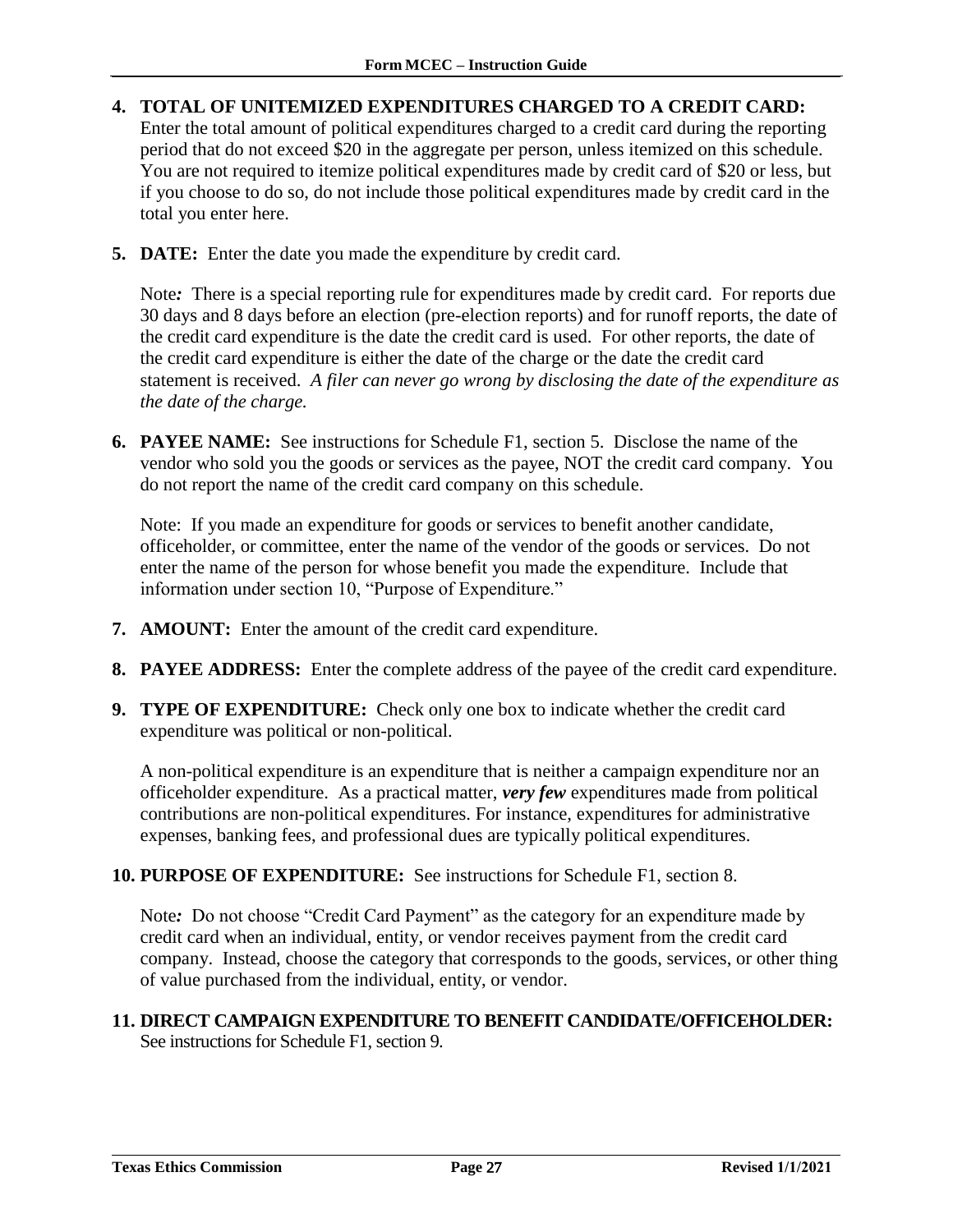# <span id="page-29-0"></span>**SCHEDULE I: NON-POLITICAL EXPENDITURES MADE FROM POLITICAL CONTRIBUTIONS**

#### *These instructions are for county executive committee campaign treasurers filing under the monthly filing schedule.*

Use this schedule to disclose information about non-political expenditures from political contributions that were made during the reporting period. Do not enter other types of outgoing funds or activity, such as political expenditures, investment purchases, unpaid incurred expenditure obligations, or expenditures made by credit card. (Report political expenditures, unpaid incurred obligations, investment purchases, or non-political expenditures made by credit card on Schedules F1, F2, F3, or F4, respectively.)

Expenditures Made by Credit Card**:** You must disclose non-political expenditures charged to a credit card on Schedule F4 and *not* on this schedule. When you pay the credit card bill, you must disclose the payment to the credit card company on Schedule F1 (used for political payments from political contributions) or Schedule I (used for nonpolitical payments from political contributions), as applicable. See instructions for Schedule F4: Expenditures Made by Credit Card for more information.

**Itemization**: You must enter all non-political expenditures from political contributions on this schedule, regardless of the amount. If your committee made two or more payments to the same payee, enter each payment separately. A non-political expenditure is an expenditure that is neither a campaign expenditure nor an officeholder expenditure. As a practical matter, *very few* expenditures made from political contributions are non-political expenditures. For instance, expenditures for administrative expenses, banking fees, and professional dues are typically political expenditures.

- **1. TOTAL PAGES SCHEDULE I**: After you have completed Schedule I, count the total number of pages. Each side of a two-sided form counts as one page.
- **2. FILER NAME**: Enter the committee's full name.
- **3. FILER ID**: See instructions for Cover Sheet, page 1, section 1.
- **4. DATE**: Enter the date the expenditure was made. See instructions for Schedule F1, section 4.
- **5. PAYEE NAME**: See instructions for Schedule F1, section 5.
- **6. AMOUNT:** Enter the exact amount of the expenditure.
- **7. PAYEE ADDRESS**: Enter the complete address of the person to whom the expenditure was made.
- **8. PURPOSE OF EXPENDITURE:** See instructions for Schedule F1, section 8.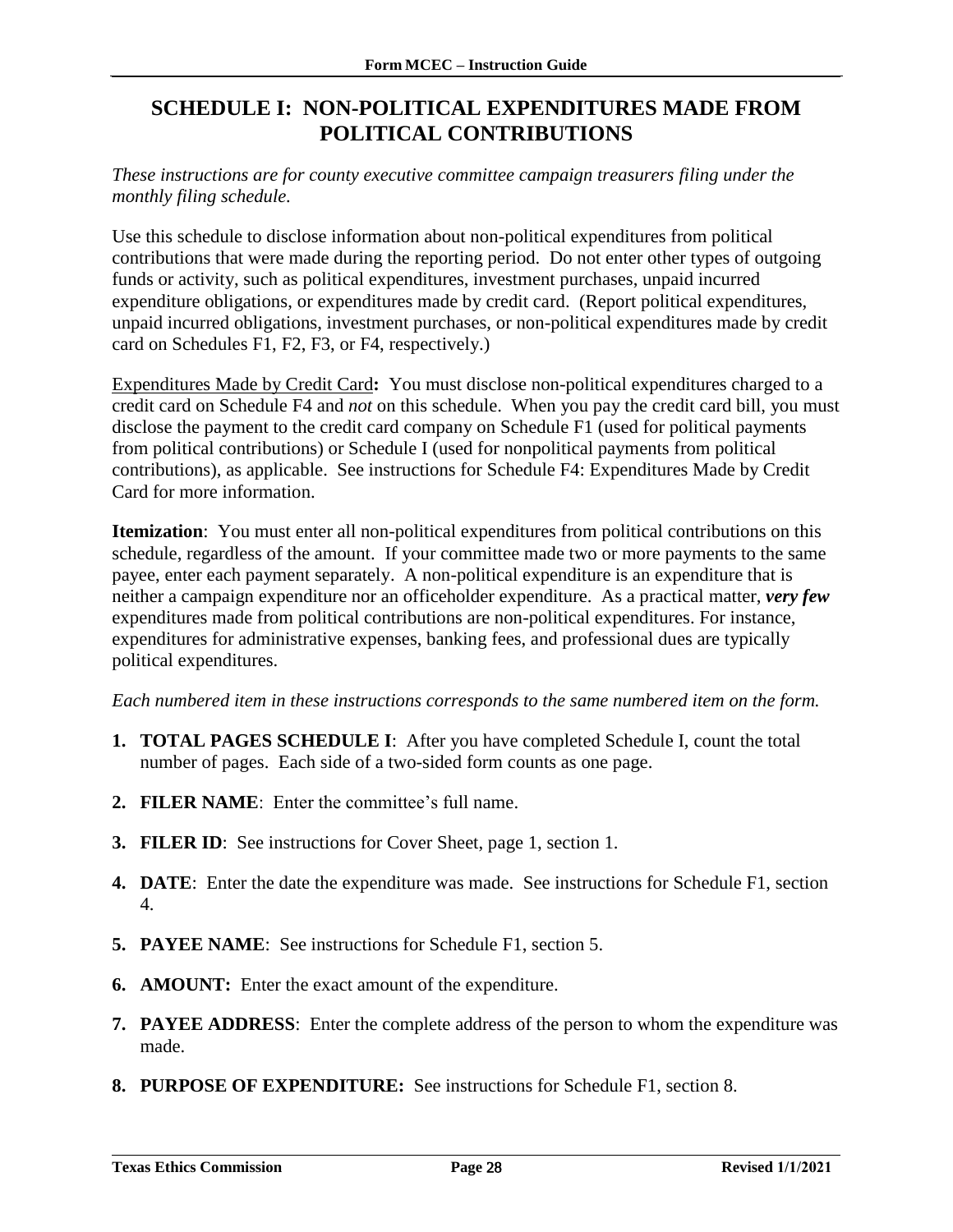# <span id="page-30-0"></span>**SCHEDULE K: INTEREST, CREDITS, GAINS, REFUNDS, AND CONTRIBUTIONS RETURNED TO FILER**

Use this schedule to report information regarding any credit, interest, rebate, refund, reimbursement, or return of a deposit fee resulting from the use of a political contribution, any proceeds of the sale of an asset purchased with a political contribution, any other gain from a political contribution, or any political contribution returned to the committee during the reporting period.

**Itemization:** You must enter any credit, interest, rebate, refund, reimbursement, or return of a deposit fee resulting from the use of a political contribution; any proceeds of the sale of an asset purchased with a political contribution, the amount of which exceeds \$120; any other gain from a political contribution, the amount of which exceeds \$120; and any political contributions previously made to a candidate, officeholder, or another political committee that were returned to your committee during the reporting period. Contributions returned to your committee must be itemized regardless of the amount of the contribution. Although you are not required to do so, you may also itemize on Schedule K a credit, gain, refund, or interest that does not exceed \$120 for the reporting period.

*Each numbered item in these instructions corresponds to the same numbered item on the form.*

- **1. TOTAL PAGES SCHEDULE K:** After you have completed Schedule K, count the total number of pages. Each side of a two-sided form counts as one page.
- **2. FILER NAME:** Enter your full name.
- **3. FILER ID:** See instructions for Cover Sheet, page 1, section 1.
- **4. DATE:** Enter the date the credit/gain/refund/returned contribution was received or the interest was earned, as applicable.
- **5. NAME OF PERSON FROM WHOM AMOUNT IS RECEIVED:** Enter the full name of the person or business from whom the credit/gain/refund/returned contribution or interest was received. If the person is an individual, enter the full name, first, last, and suffix (Jr., III, etc.) if applicable (title is optional). If the person or business is an entity, enter the full name of the entity.
- **6. ADDRESS OF PERSON FROM WHOM AMOUNT IS RECEIVED:** Enter the complete address of the person or business from whom the credit/gain/refund/returned contribution or interest was received.
- **7. PURPOSE FOR WHICH AMOUNT IS RECEIVED:** Enter a brief statement or description of the purpose for which the amount was received (for example, "phone service deposit return" "returned contribution" or "interest on savings account").

**"Check if political contribution returned to filer" box:** If the incoming credit/gain was originally made by you in the form of a political contribution to a candidate or other political committee and was returned to you in this reporting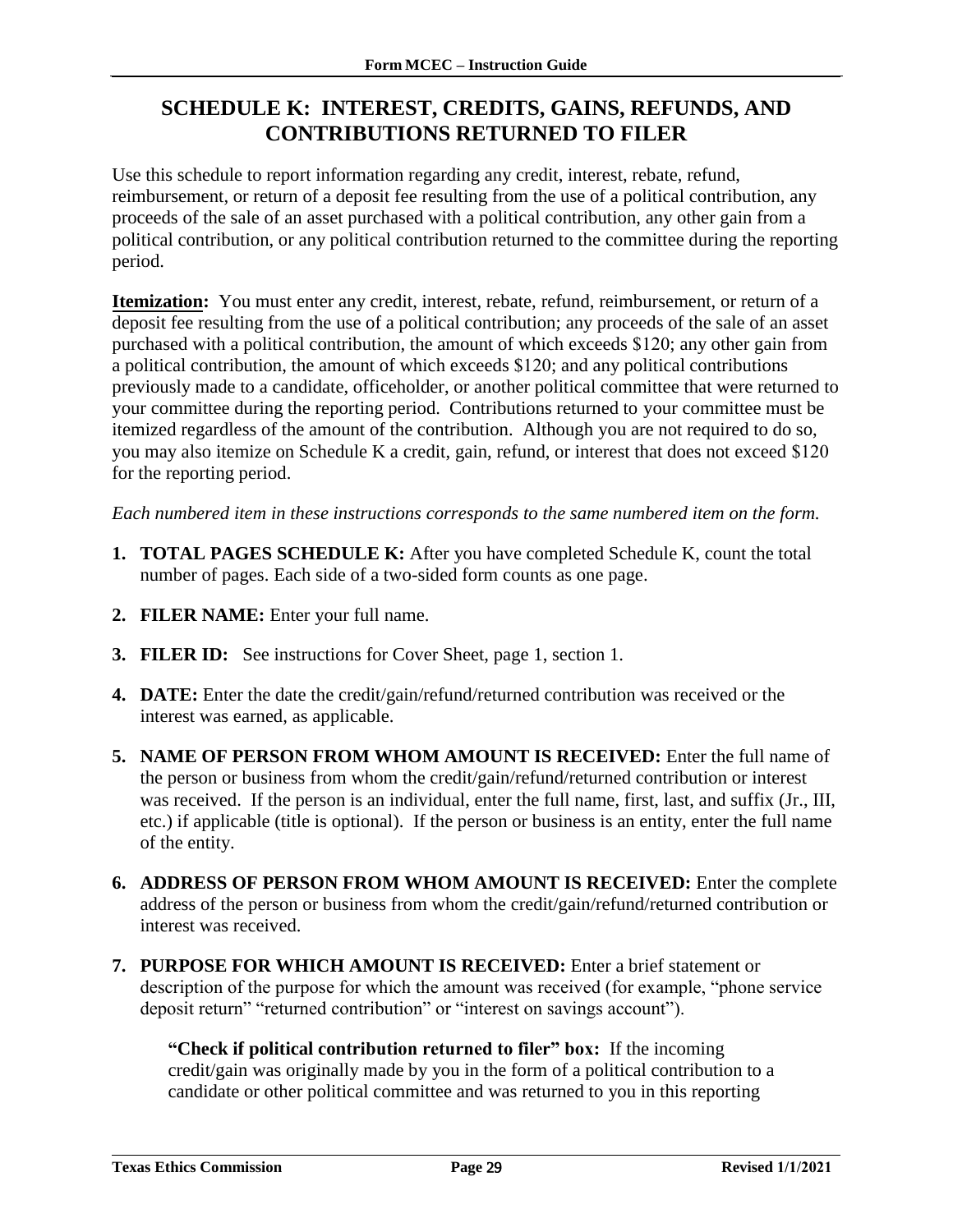period, check this box. Contributions returned to your committee must be itemized regardless of the amount of the contribution.

**8. AMOUNT:** Enter the exact dollar amount of the credit/gain/refund/returned contribution or interest.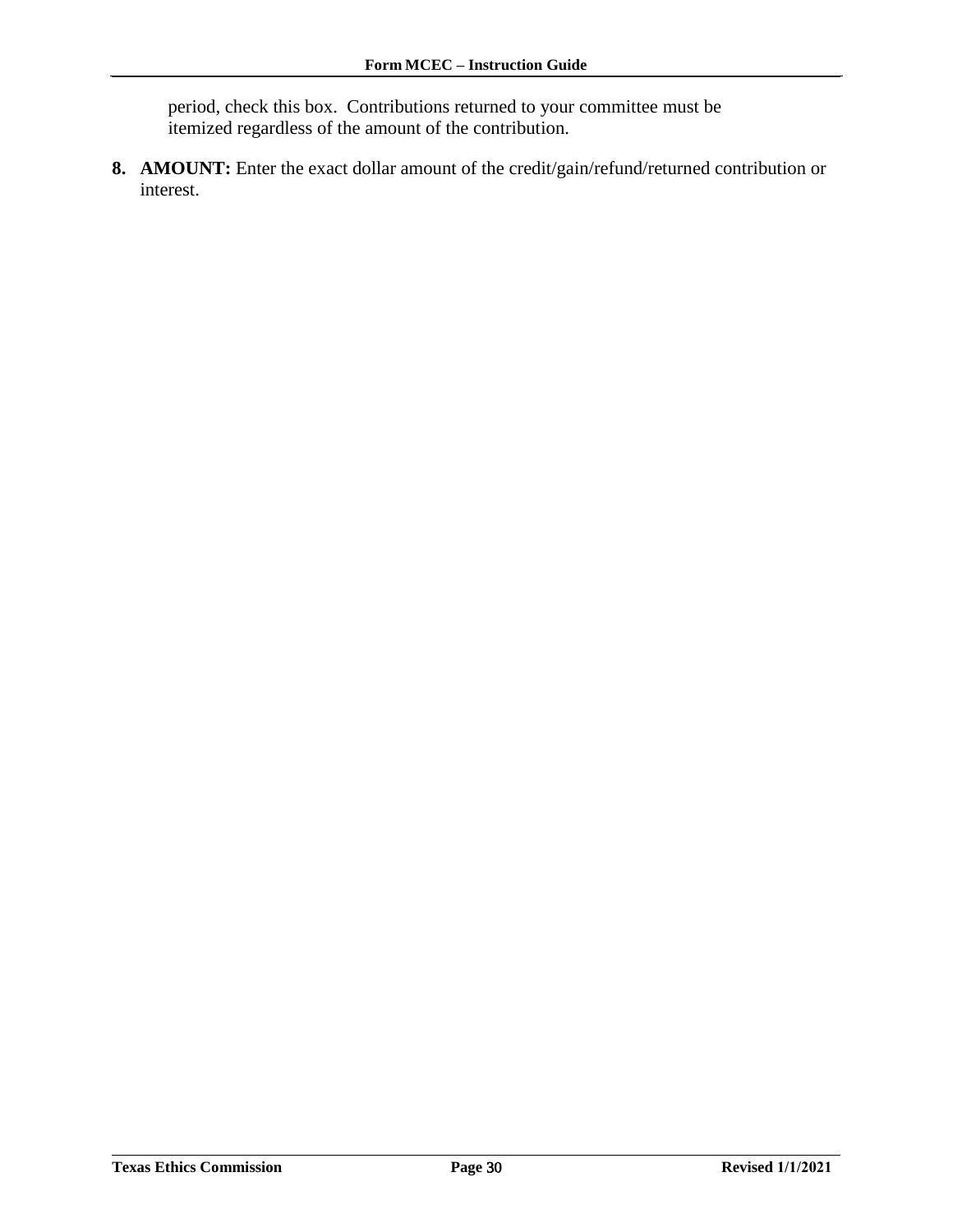# <span id="page-32-0"></span>**SCHEDULE T: IN-KIND CONTRIBUTIONS OR POLITICAL EXPENDITURES FOR TRAVEL OUTSIDE OF TEXAS**

*These instructions are for candidates, officeholders, committees, or political parties using SCHEDULE T: IN-KIND CONTRIBUTIONS OR POLITICAL EXPENDITURES FOR TRAVEL OUTSIDE OF TEXAS.*

Use this schedule to disclose information about contributions accepted or expenditures made for travel outside of the state of Texas during the reporting period. In addition to completing this schedule, you must also report the actual contribution or expenditure on the appropriate schedule or form. The law requires detailed information regarding in-kind contributions or political expenditures for travel outside of the state of Texas.

- **1. TOTAL PAGES SCHEDULE T**: After you have completed Schedule T, count the total number of pages. Each side of a two-sided form counts as one page.
- **2. FILER NAME**: Enter the full name of the candidate, committee, or party on whose report you are including this schedule.
- **3. FILER ID**: If you are filing with the Commission, enter your filer identification number. If you do not file with the Commission, you are not required to enter a filer identification number.
- **4. NAME OF CONTRIBUTOR / CORPORATION OR LABOR ORGANIZATION / PLEDGOR / PAYEE**: Enter the full name of the contributor / corporation or labor organization / pledgor / payee as it appears on the schedule or form on which you reported the actual contribution or expenditure.
- **5. CONTRIBUTION / EXPENDITURE REPORTED ON:** Check the appropriate box for the schedule or form on which you reported the actual contribution or expenditure.
- **6. DATES OF TRAVEL**: Enter the dates on which the travel occurred.
- **7. NAME OF PERSON(S) TRAVELING**: Enter the name of the person or persons traveling on whose behalf the travel was accepted or on whose behalf the expenditure was made.
- **8. DEPARTURE CITY OR NAME OF DEPARTURE LOCATION**: Enter the name of the departure city or the name of each departure location.
- **9. DESTINATION CITY OR NAME OF DESTINATION LOCATION**: Enter the name of the destination city or the name of each destination location.
- **10. MEANS OF TRANSPORTATION**: Enter the method of travel (e.g., airplane, bus, boat, car, etc.).
- **11. PURPOSE OF TRAVEL:** Enter the campaign or officeholder purpose of the travel, including the name of a conference, seminar, or other event.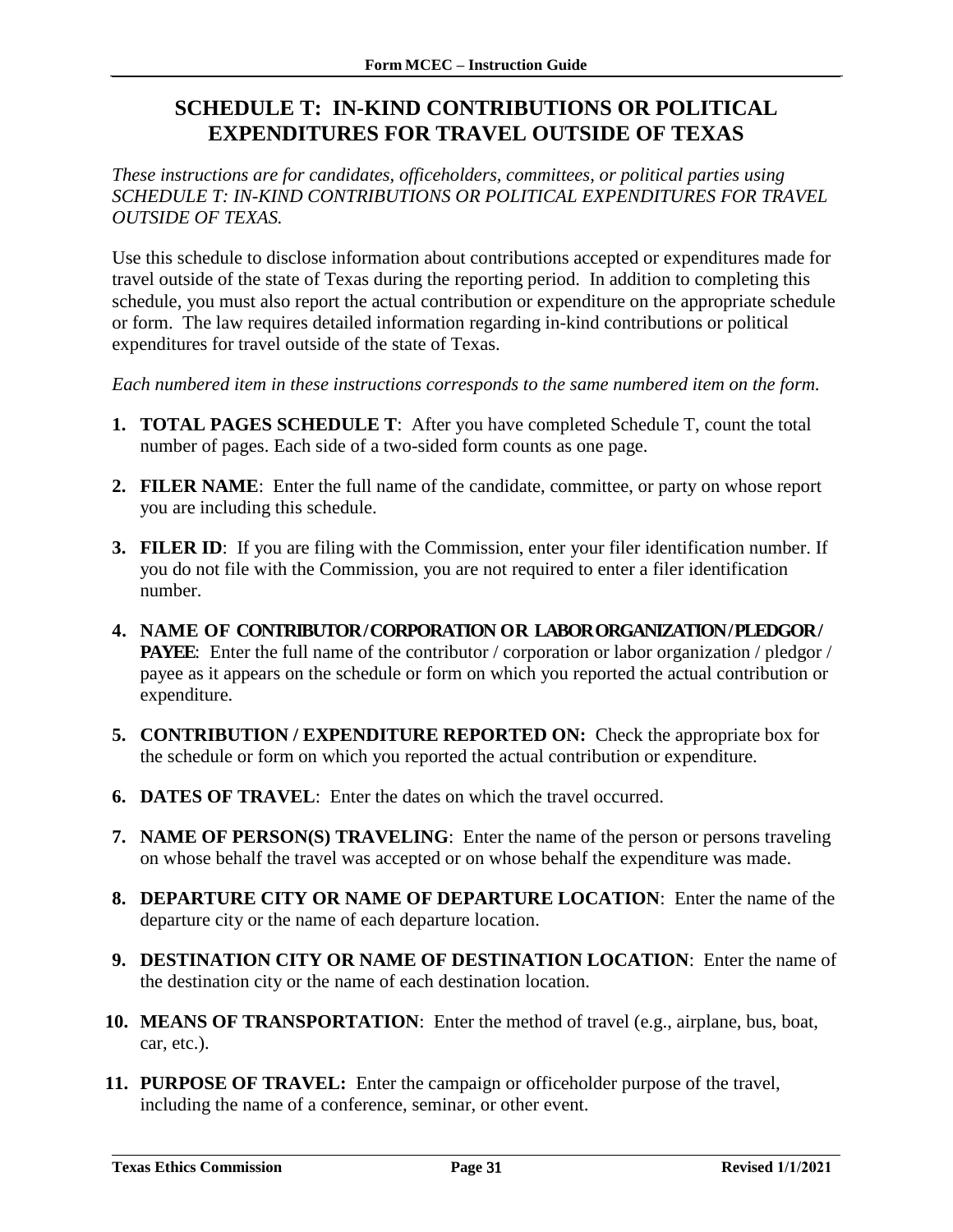# <span id="page-33-0"></span>**ADDITIONAL INFORMATION REGARDING EXPENDITURES**

### <span id="page-33-1"></span>**REPORTING TIPS TO AVOID COMMON PITFALLS: OUTGOING EXPENDITURES**

*You can never go wrong by disclosing the date the credit card was charged as the expenditure date*. For all monthly reports, the expenditure date may be *either* the date of the charge *or* the date of receipt of the credit card bill that includes the expenditure.

*If you make an expenditure for goods or services to benefit another candidate, officeholder, or committee, disclose the vendor who sold you the goods or services as the payee*. DO NOT disclose as the payee the name of the candidate, officeholder, or committee that benefitted from the expenditure. Include that person's name under the purpose description.

*Did a staff worker make political payment(s) out of his or her personal funds?* **How you** disclose the payment(s) depends on two things: 1) the aggregate total of those payments in the reporting period; and 2) whether or not you reimburse the staff worker in the same reporting period.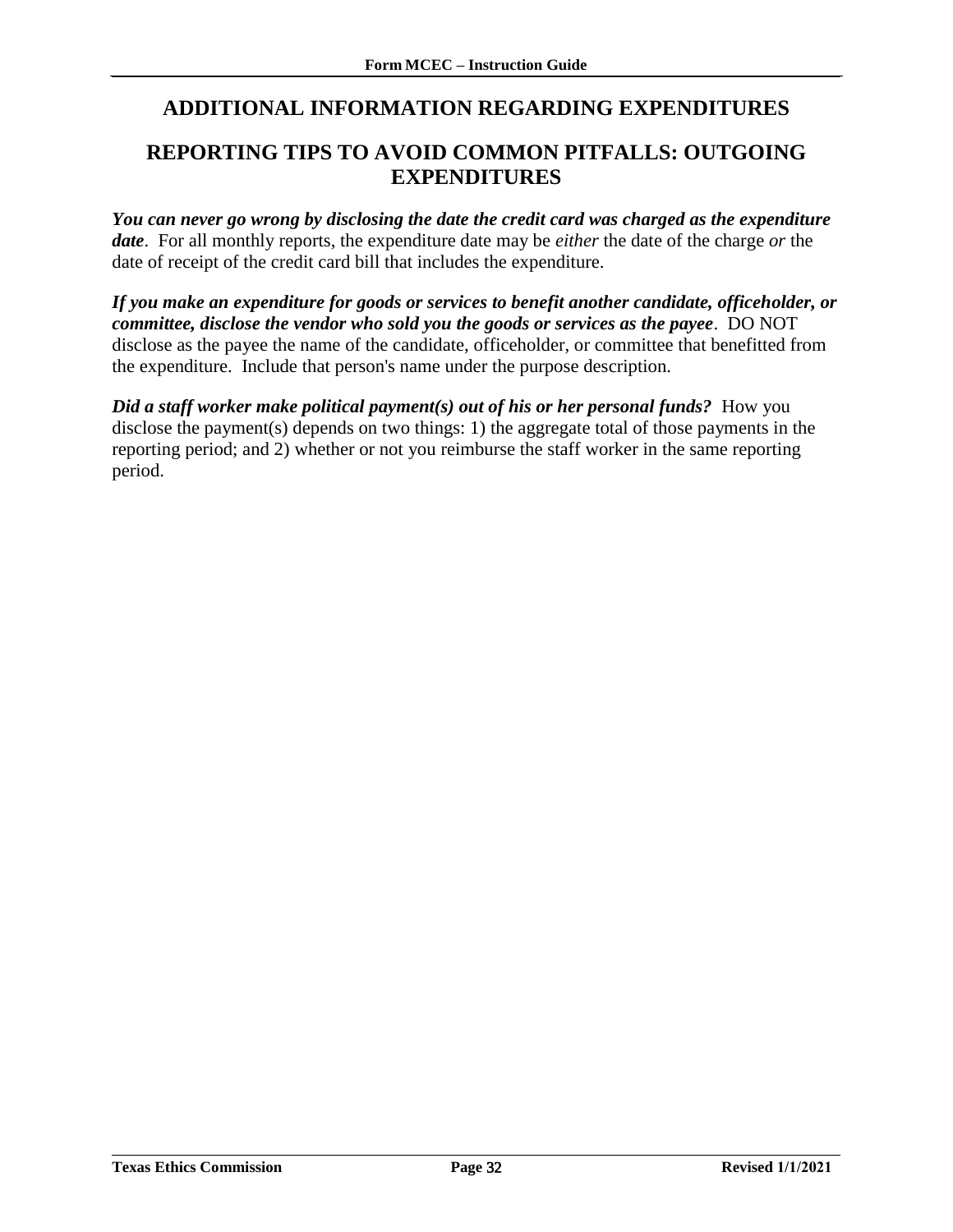### <span id="page-34-0"></span>**EXAMPLES: REPORTING EXPENDITURES MADE BY CREDIT CARD**

*This list is for illustrative purposes only. It is intended to provide helpful information and to assist filers in reporting expenditures made by credit card and payments made to credit card companies.*

#### **Example #1: Candidate Using Credit Card to Make Political Expenditures and Using Political Contributions to Pay the Credit Card Bill in the Same Reporting Period**

A candidate for office uses her credit card to buy \$1,000 in campaign office supplies from an office store. During the same reporting period, the candidate uses her credit card to buy \$500 in political advertising signs from a sign company. During the same reporting period, the candidate makes a single payment from her political contributions account to pay the \$1,500 credit card bill.

To report that activity, the candidate would report all of the following on a campaign finance report (Form C/OH) covering the period in which she made the credit card charges and sent the payment to the credit card company:

- 1. For the credit card charges: a \$1,000 expenditure on the "Expenditures Made by Credit Card" Schedule (F4). The schedule identifies the office store as the payee of the expenditure and includes the address, date, amount, a category of the expenditure as "Office Overhead/Rental Expense," and a description as "Campaign Office Supplies." In Section 9 of the schedule, the box for "Political" is also checked. The candidate also reports the \$500 expenditure on the "Expenditures Made by Credit Card" Schedule and identifies the sign company as the payee of the expenditure and includes the address, date, amount, a category of the expenditure as "Advertising Expense," and a description as "Political Advertising Signs." In Section 9 of the schedule, the box for "Political" is also checked.
- 2. For the payment to the credit card company: a \$1,500 expenditure on the "Political Expenditures from Political Contributions" Schedule (F1). The schedule identifies the credit card company as the payee of the expenditure and includes the address, date, amount, a category of the expenditure as "Credit Card Payment," and a description as "Payment of credit card bill for credit card expenditures."
- 3. Both \$1,500 amounts reported on each schedule will also be included in the appropriate totals sections of Cover Sheet Pages 2 and 3.

#### **Example #2: Candidate Using Credit Card to Make a Political Expenditure and Using Personal Funds to Pay the Credit Card Bill in the Same Reporting Period**

A candidate for *non-judicial* office uses his credit card to purchase \$3,000 in political advertising materials from a print shop. During the same reporting period, the candidate makes a payment from his personal funds account to pay the \$3,000 credit card bill.

To report that activity, the candidate would report all of the following on a campaign finance report (Form C/OH) covering the period in which he made the credit card charge and sent the payment to the credit card company: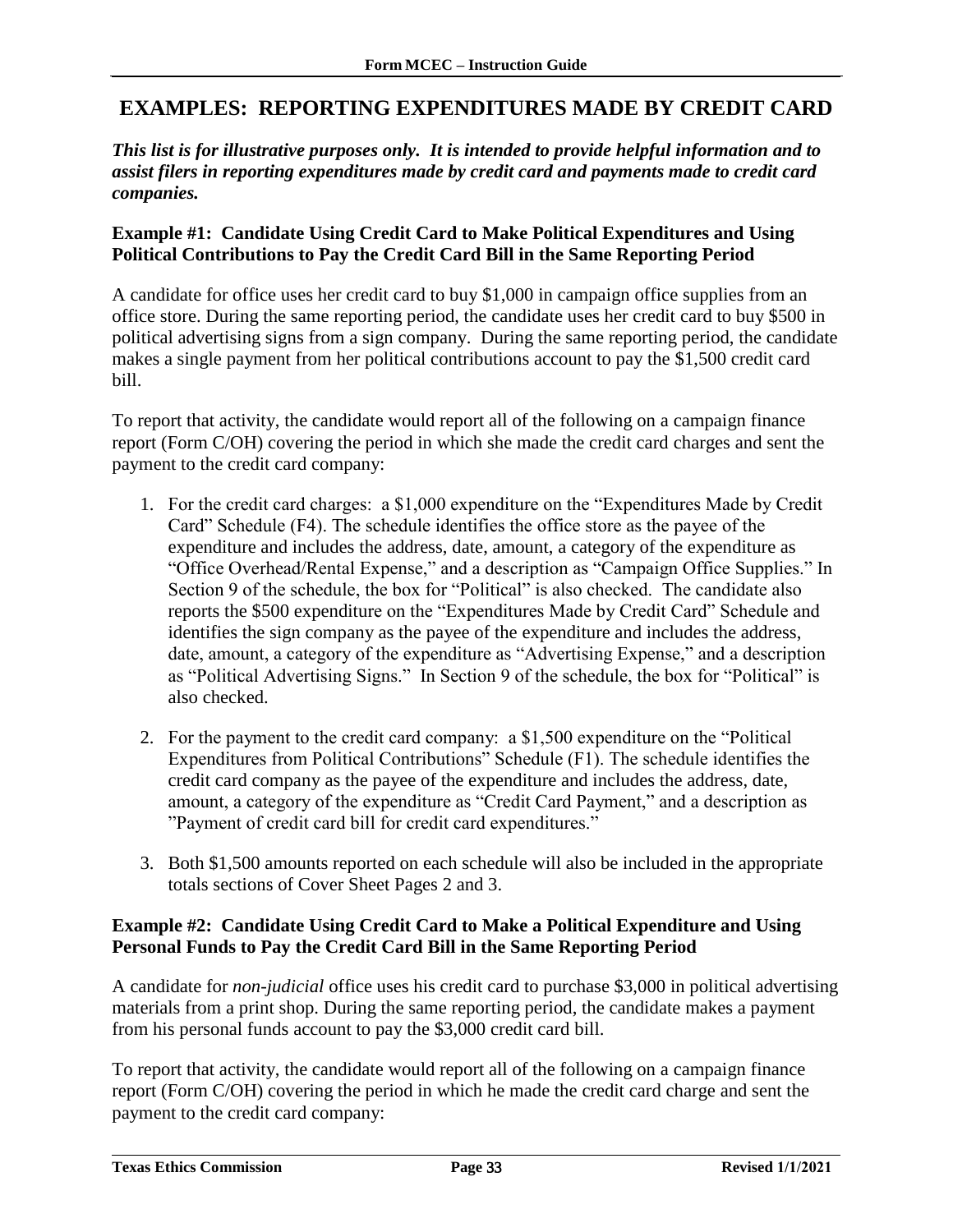- 1. For the credit card charge: a \$3,000 expenditure on the "Expenditures Made by Credit Card" Schedule (F4). The schedule identifies the print shop as the payee of the expenditure and includes the address, date, amount, a category of the expenditure as "Advertising Expense," and a description as "Political Advertising Materials." In Section 9 of the schedule, the box for "Political" is also checked.
- 2. For the payment to the credit card company: a \$3,000 expenditure on the "Political Expenditures Made from Personal Funds" Schedule (G). The schedule identifies the credit card company as the payee of the expenditure and includes the address, date, amount, a category of the expenditure as "Credit Card Payment," and a description as "Payment of credit card bill for political advertising materials." If the candidate intends to seek reimbursement from political contributions, the candidate may also check the appropriate box in Section 6.
- 3. Both \$3,000 amounts reported on each schedule will also be included in the appropriate sections of Cover Sheet Pages 2 and 3.

#### **Example #3: Political Committee Using Credit Card to Make a Political Expenditure and Using Political Contributions to Pay the Credit Card Bill in Different Reporting Periods**

A general-purpose committee uses its credit card to buy \$500 in political advertising in a newspaper. The committee receives the statement from the credit card company but does not send a payment until after the reporting period ends. When the committee sends a payment to the credit card company, it makes a \$500 payment from its political contributions account.

To report the credit card charge, the committee's campaign treasurer would report all of the following on a campaign finance report (Form GPAC) covering the period in which it made the credit card charge:

- 1. A \$500 expenditure on the "Expenditures Made by Credit Card" Schedule (F4). The schedule identifies the newspaper as the payee of the expenditure and includes the address, date, amount, a category of the expenditure as "Advertising Expense," and a description as "Political Advertising." In Section 9 of the schedule, the box for "Political" is also checked.
- 2. The \$500 amount reported on the "Expenditures Made by Credit Card" Schedule (F4) will also be included in the appropriate sections of Cover Sheet Pages 2 and 3.

To report the payment to the credit card company, the committee's campaign treasurer would also report all of the following on a campaign finance report (Form GPAC) covering the period in which it made the payment to the credit card company:

1. A \$500 expenditure on the "Political Expenditures from Political Contributions" Schedule (F1). The schedule identifies the credit card company as the payee of the expenditure and includes the address, date, amount, a category of the expenditure as "Credit Card Payment," and a description as "Payment of credit card bill for political advertising."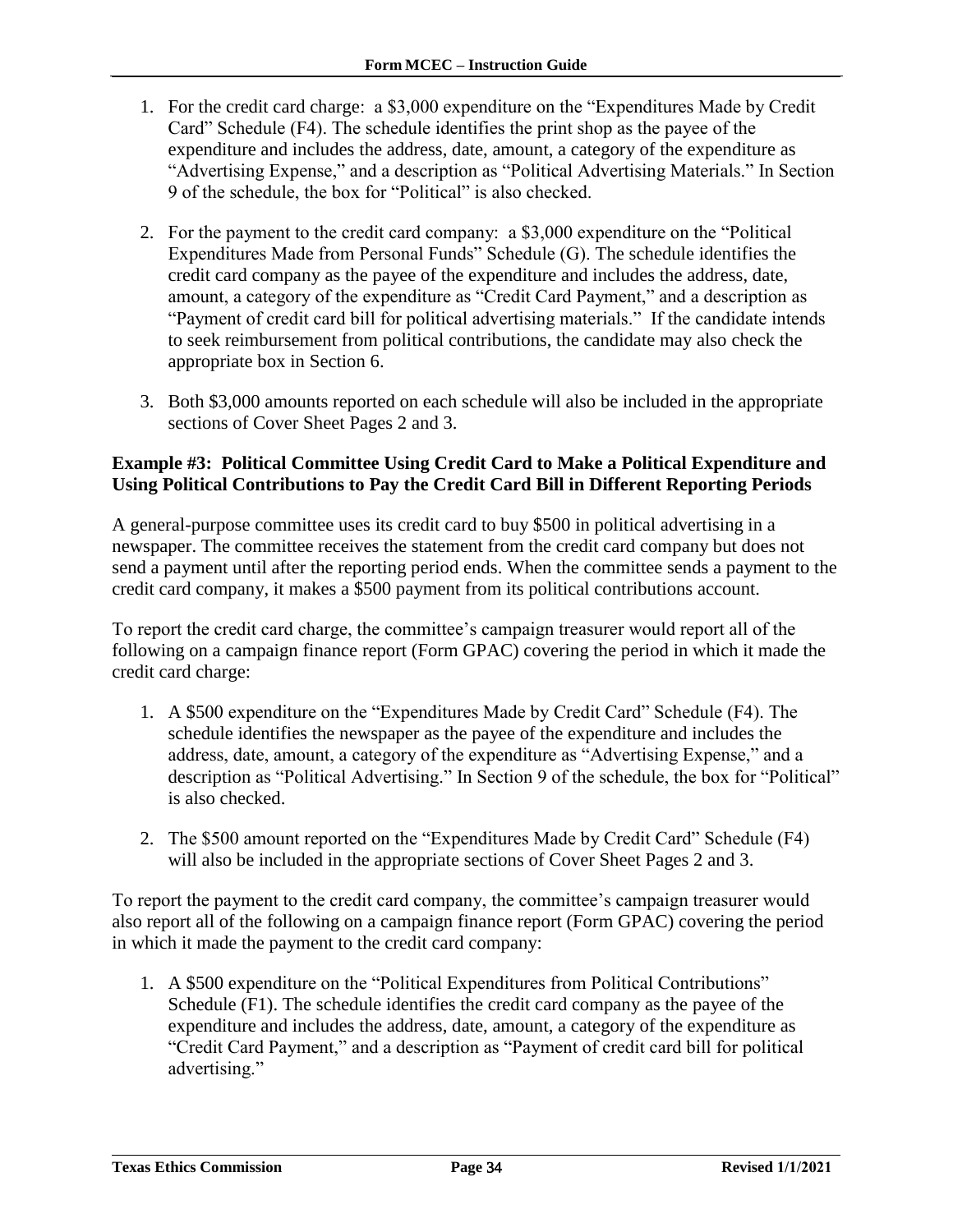2. The \$500 amount reported on the "Political Expenditures from Political Contributions" Schedule (F1) will also be included in the appropriate sections of Cover Sheet Pages 2 and 3.

#### **Example #4: Candidate Using Credit Card to Make a Political Expenditure and Using Political Contributions to Pay the Credit Card Bill in Different Reporting Periods**

A candidate for *judicial* office uses her credit card to buy \$500 in political advertising in a newspaper. The candidate receives the statement from the credit card company but does not send a payment until after the reporting period ends. When the candidate sends a payment to the credit card company, she makes a \$500 payment from her political contributions account.

To report the credit card charge, the candidate would report all of the following on a campaign finance report (Form JC/OH) covering the period in which she made the credit card charge:

- 1. A \$500 expenditure on the "Expenditures Made by Credit Card" Schedule (F4). The schedule identifies the newspaper as the payee of the expenditure and includes the address, date, amount, a category of the expenditure as "Advertising Expense," and a description as "Political Advertising." In Section 9 of the schedule, the box for "Political" is also checked.
- 2. The \$500 amount reported on the "Expenditures Made by Credit Card" Schedule (F4) will also be included in the appropriate sections of Cover Sheet Pages 2 and 3.

To report the payment to the credit card company, the candidate would also report all of the following on a campaign finance report (Form JC/OH) covering the period in which the payment to the credit card company was made:

- 1. A \$500 expenditure on the "Political Expenditures from Political Contributions" Schedule (F1). The schedule identifies the credit card company as the payee of the expenditure and includes the address, date, amount, a category of the expenditure as "Credit Card Payment," and a description as "Payment of credit card bill for political advertising."
- 2. The \$500 amount reported on the "Political Expenditures from Political Contributions" Schedule (F1) will also be included in the appropriate sections of Cover Sheet Pages 2 and 3.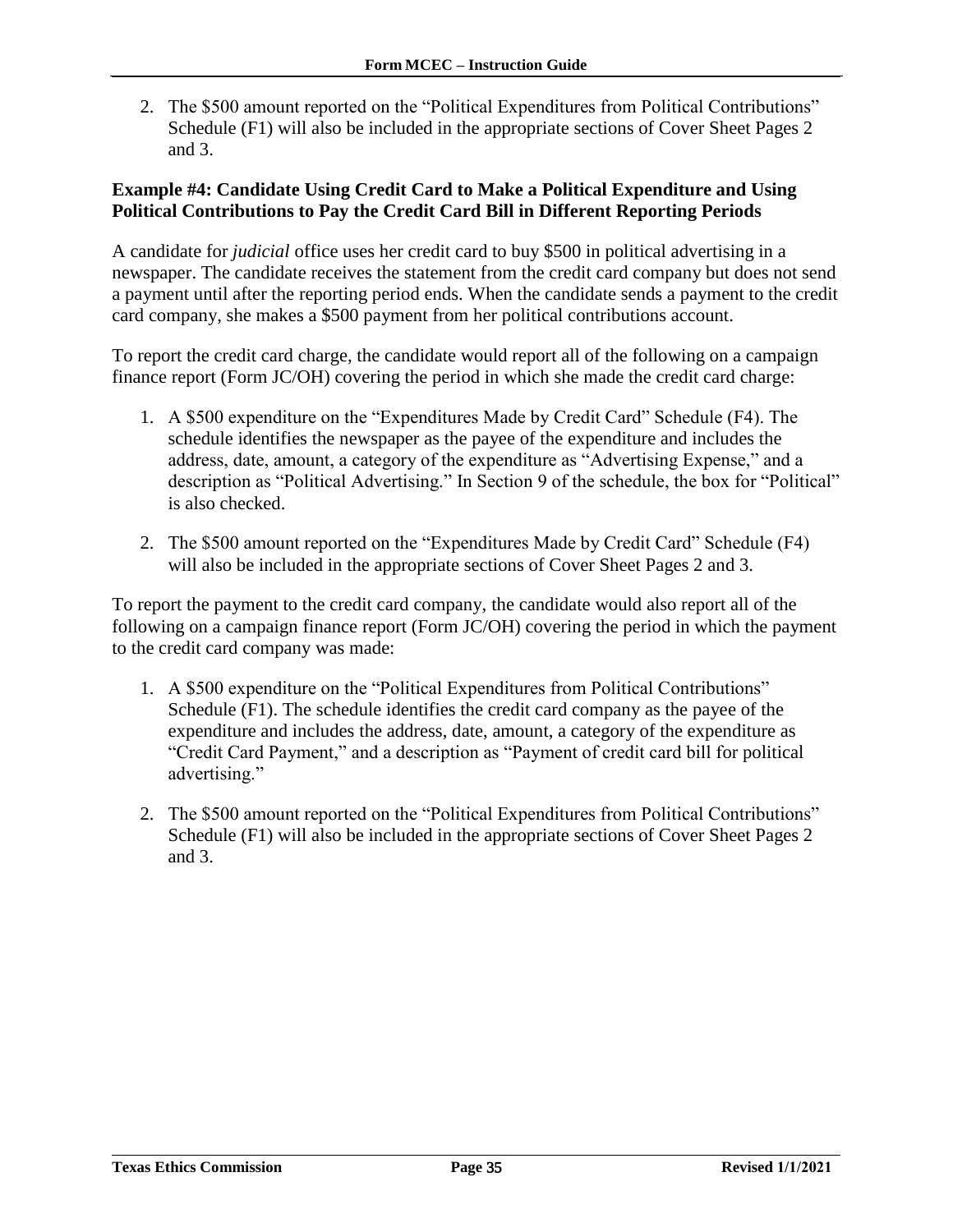# **EXAMPLES: REPORTING STAFF REIMBURSEMENT**

<span id="page-37-0"></span>*This list is for illustrative purposes only. It is intended to provide helpful information and to assist filers in reporting staff reimbursements.*

When a staff member makes political payment(s) out of his or her personal funds, how you disclose the payment(s) depends on two things: 1) the aggregate total of those payments in the reporting period; and 2) whether or not you reimburse the staff worker in the same reporting period.

**Example #1:** The payment(s) out of the staff worker's personal funds do not exceed \$5,000 in the reporting period AND you reimburse the staff worker from political funds in the same reporting period – You will simply itemize the payment (if over the \$20 itemization threshold) on Schedule F1 as if you made the expenditure directly to the vendor out of your political funds, with the name of the vendor who sold the goods or services as the payee for the expenditure. *Do not* disclose as the payee the name of your staff worker.

**Example #2:** The payment(s) out of the staff worker's personal funds are over \$5,000 in the aggregate in the reporting period AND you reimburse the staff worker from political funds in the same reporting period – You will use a 3-step process, disclosing everything on the same report: (1) On Schedule E, disclose the total amount paid from the staff worker's personal funds as a loan from the staff worker to your campaign; (2) On Schedule F1, itemize the payments made by your staff worker separately, with the names of the vendors who sold the goods or services to your staff worker as the payees for the expenditures. DO NOT disclose as the payee the name of your staff worker; and (3) On Schedule F1, disclose the payment to your staff worker for the reimbursement of the loan.

**Example #3:** The payment(s) out of the staff worker's personal funds do not exceed \$5,000 in the aggregate in the reporting period BUT you reimburse the staff worker from political funds in a different reporting period – You will use a 3-step process, disclosing steps 1 and 2 on the same report and step 3 later, when the reimbursement occurs: (1) On Schedule E, disclose the total amount paid from the staff worker's personal funds as a loan from the staff worker to your campaign; (2) On Schedule F1, itemize the payments made by your staff worker separately, with the names of the vendors who sold the goods or services to your staff worker as the payees for the expenditures. *Do not* disclose as the payee the name of your staff worker; and (3) When you reimburse your staff worker, if ever, disclose on Schedule F1 of the report covering the period in which the reimbursement occurs the payment to your staff worker for the reimbursement of the loan.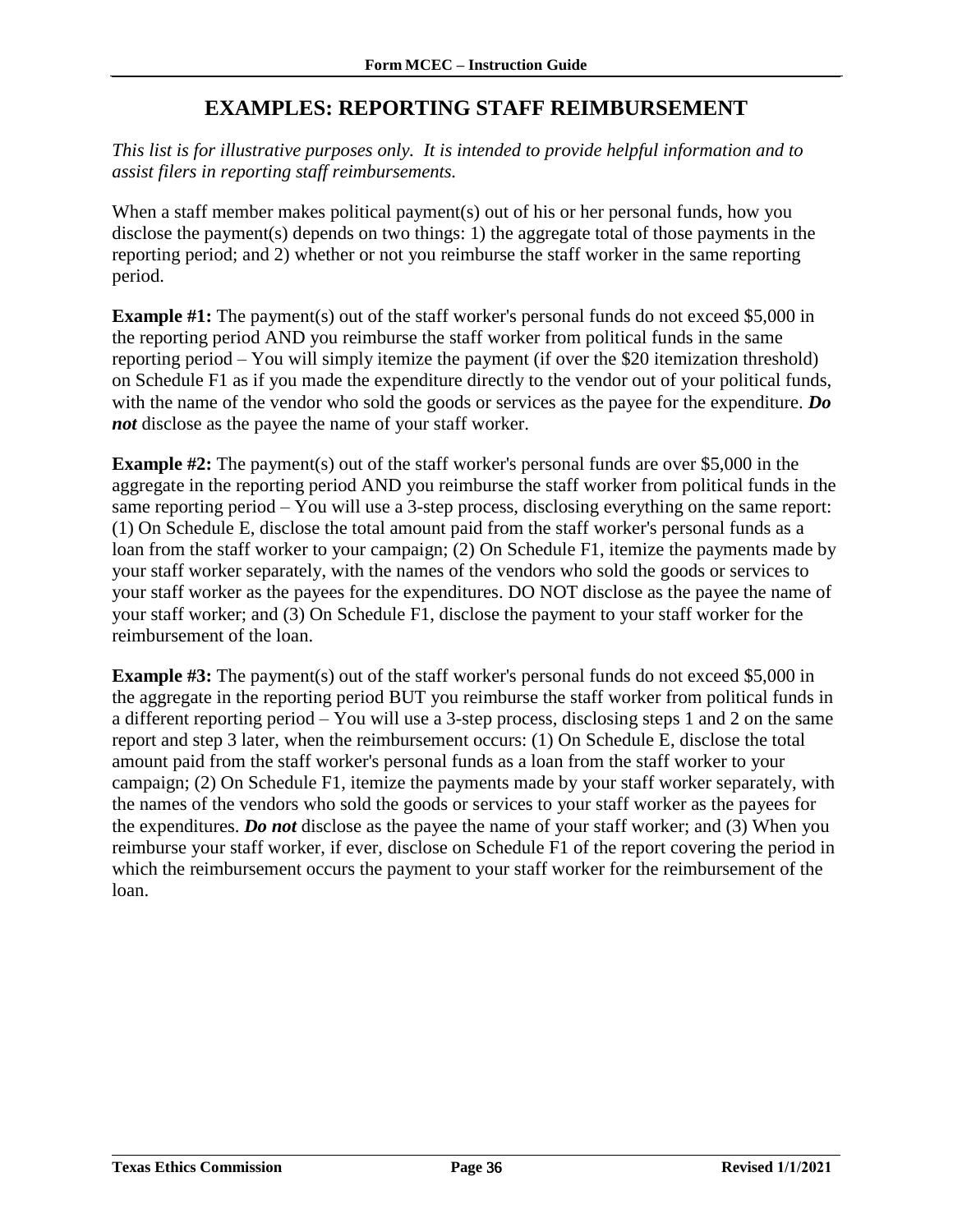### **EXAMPLES: PURPOSE OF EXPENDITURES**

<span id="page-38-0"></span>*This list is for illustrative purposes only. It is intended to provide helpful information and to assist filers in reporting the purpose of an expenditure. However, it is not, and is not intended to be, an exhaustive or an exclusive list of how a filer may permissibly report the purpose of an expenditure.*

(1) Example: Candidate X is seeking the office of State Representative, District 2000. She purchases an airline ticket from ABC Airlines to attend a campaign rally within District 2000. The acceptable category for this expenditure is "travel in district." The candidate activity that is accomplished by making the expenditure is to attend a campaign rally. An acceptable brief statement is "airline ticket to attend campaign event."

(2) Example: Candidate X purchases an airline ticket to attend a campaign event outside of District 2000 but within Texas, the acceptable category is "travel out of district." The candidate activity that is accomplished by making the expenditure is to attend a campaign event. An acceptable brief statement is "airline ticket to attend campaign or officeholder event."

(3) Example: Candidate X purchases an airline ticket to attend an officeholder related seminar outside of Texas. The acceptable method for the purpose of this expenditure is by selecting the "travel out of district" category and completing the "Schedule T" (used to report travel outside of Texas).

(4) Example: Candidate X contracts with an individual to do various campaign related tasks such as work on a campaign phone bank, sign distribution, and staffing the office. The acceptable category is "salaries/wages/contract labor." The candidate activity that is accomplished by making the expenditure is to compensate an individual working on the campaign. An acceptable brief statement is "contract labor for campaign services."

(5) Example: Officeholder X is seeking re-election and makes an expenditure to purchase a vehicle to use for campaign purposes and permissible officeholder purposes. The acceptable category is "transportation equipment and related expenses" and an acceptable brief description is "purchase of campaign/officeholder vehicle."

(6) Example: Candidate X makes an expenditure to repair a flat tire on a campaign vehicle purchased with political funds. The acceptable category is "transportation equipment and related expenses" and an acceptable brief description is "campaign vehicle repairs."

(7) Example: Officeholder X purchases flowers for a constituent. The acceptable category is "gifts/awards/memorials expense" and an acceptable brief description is "flowers for constituent."

(8) Example: Political Committee XYZ makes a political contribution to Candidate X. The acceptable category is "contributions/donations made by candidate/officeholder/political committee" and an acceptable brief description is "campaign contribution."

(9) Example: Candidate X makes an expenditure for a filing fee to get his name on the ballot. The acceptable category is "fees" and an acceptable brief description is "candidate filing fee."